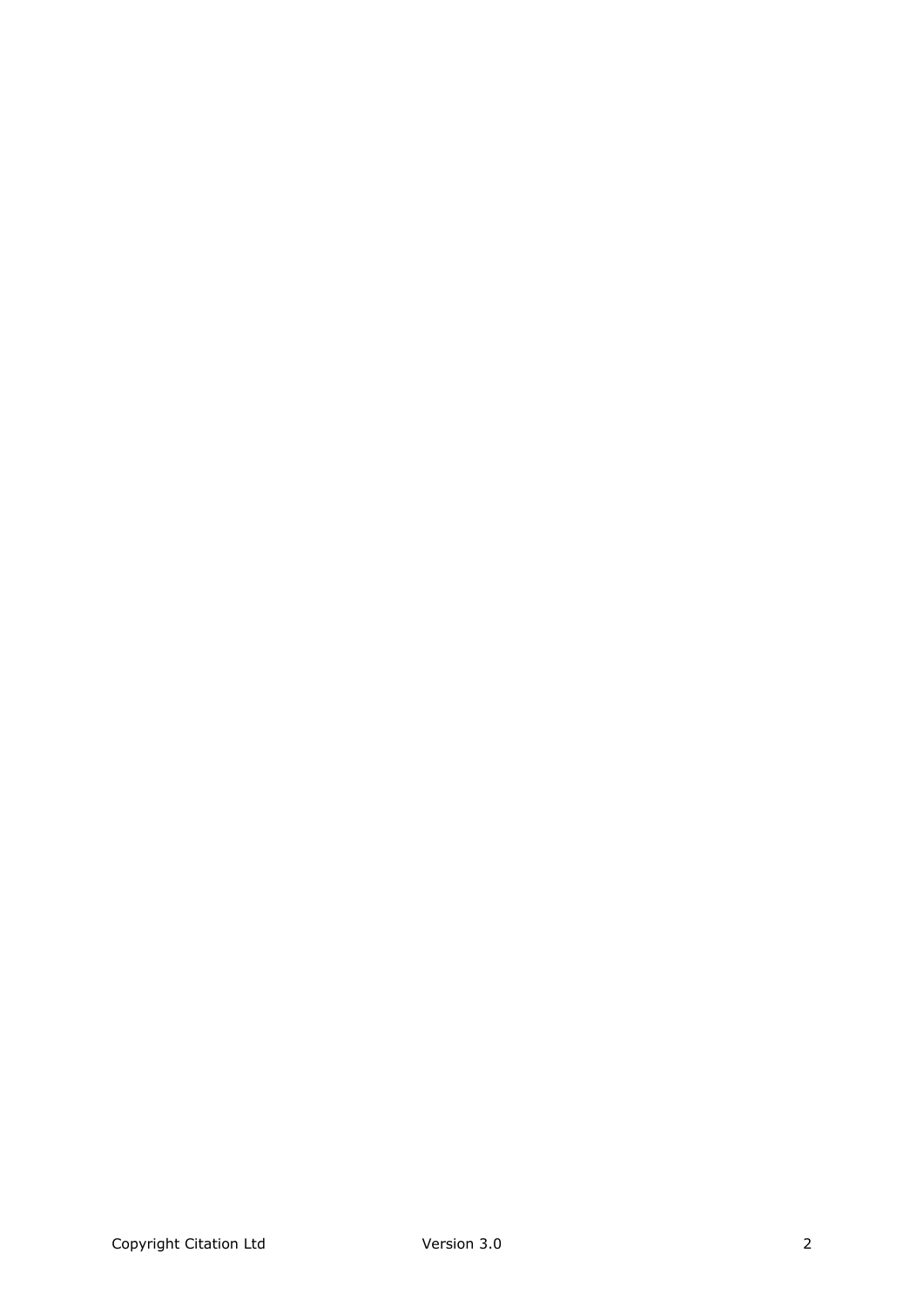# *Contents*

- *1. Introduction*
- *2. About this Handbook*

#### *3. Annual holiday entitlement and authorisation*

- *4. Absence from School*
- *5. General information*
- *6. School facilities and amenities*
- *7. Procedures*
- *8. Policies*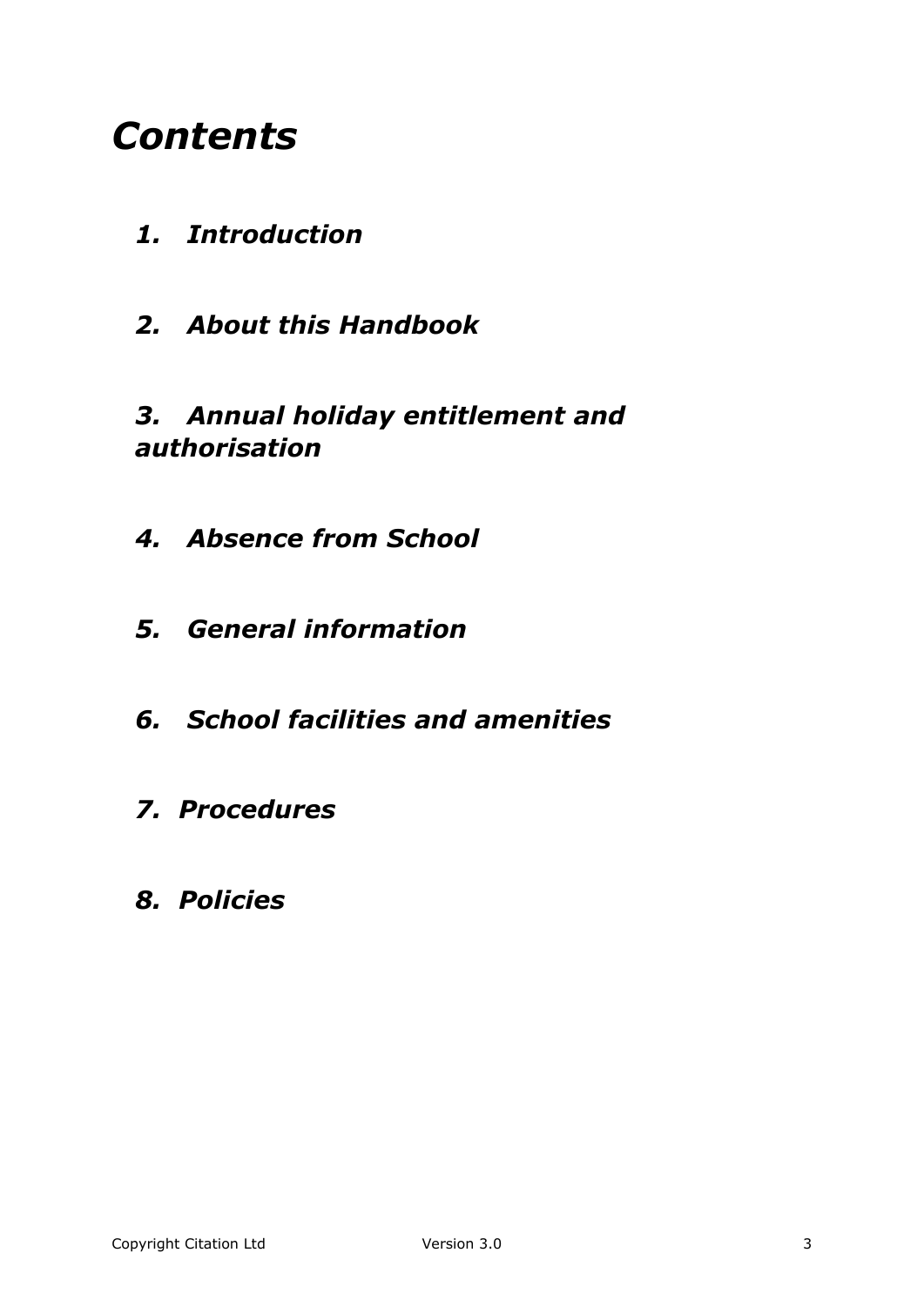# *Introduction Our mission*

Stanborough provides an excellent learning environment where students are pushed to do their very best through the individual attention that teachers offer them. Exam results at Stanborough Secondary School compare favourably with those of local, mixedability schools. Value-added scores that indicate the progress levels of students over the course of their studies at Stanborough are consistently high. A Stanborough education offers a strong grounding in core subjects. Also, instruction in areas from horticulture to home economics is given to students to provide the well-rounded approach to education that characterises the Stanborough experience.

As a Christian school, Stanborough stands for high moral values and encourages students to celebrate their differences. The rich diversity of nationality, race, culture and religion represented in the student body creates the mosaic-like image of the school. Students grow to respect each other and through experiencing such international richness, are given the training they need to compete confidently in a global society.

The creativity and talent regularly demonstrated by students is part of what makes Stanborough proud. Musical, theatrical and cultural performances at special school programmes often leave a first-time visitor pleasantly surprised. The Secondary School's annual International Arts Festival draws large audiences from across Britain and abroad as well as considerable media interest.

# *School background*

Stanborough School was founded in 1919. It originally catered primarily to the children of overseas missionaries. The school is one of over 6000 educational institutions run by the Seventh-day Adventist Church. Over the years, the school began to cater for a wider range of students. As the school grew, the Primary section moved to a new facility in 1974 and an attractive Early Learning Unit was added in 1990. The construction of a beautiful new complex for secondary and boarding students was completed in 1991. Stanborough School is set in over 40 acres of parkland.

As an Independent School, Stanborough operates free of most regulations and constraints imposed on the majority of state schools. With such barriers and restrictions removed, Stanborough can enjoy a greater flexibility in responding to the needs of students, and maintain its innovativeness in operating efficiently. At Stanborough we will raise academic standards, empower educators, involve parents and boost accountability.

Stanborough has a diverse cultural mix. Students experience early exposure to the communities of the world, thus empowering them to serve as a catalyst for a new generation in education. Students at Stanborough learn to appreciate the different nationalities and religions of the world, thus providing them with insight into the communities that they will serve.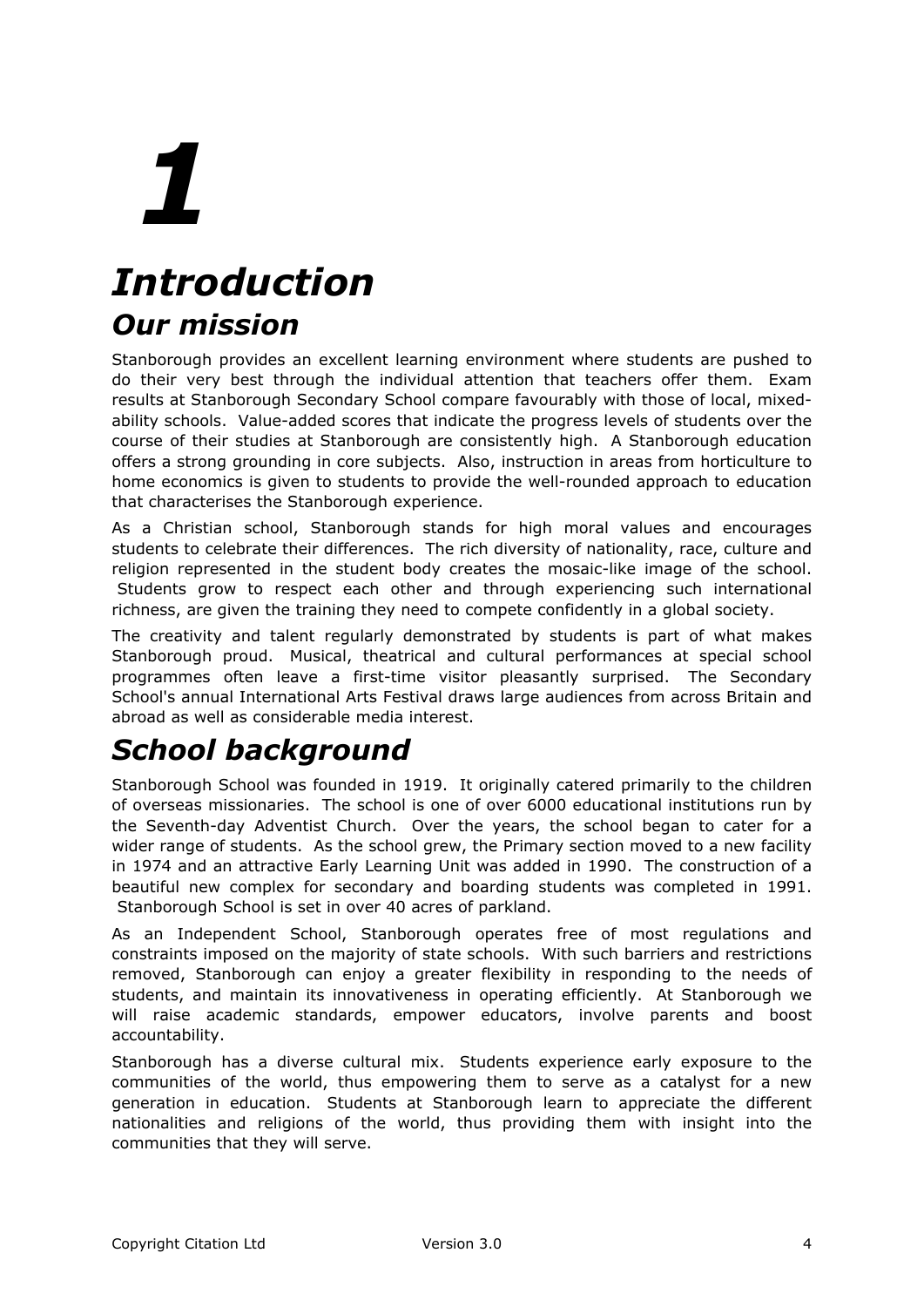# *About this Handbook*

This Handbook has been drawn up for the Governors to provide you with information on employment policies and procedures. It is important for you to read the Handbook carefully as this, together with your Contract of Employment, sets out your main terms and conditions of employment.

The information covers a wide range of subjects relating to your employment and in the event that information in this Handbook conflicts with terms and conditions as stated in your Contract of Employment, the Contract will take precedence.

If you have any questions or any part of the Handbook is unclear to you, please do not hesitate to raise any queries with the Headteacher.

It is important that you do this before signing that you have read, understood and are willing to abide by all the School's terms and conditions.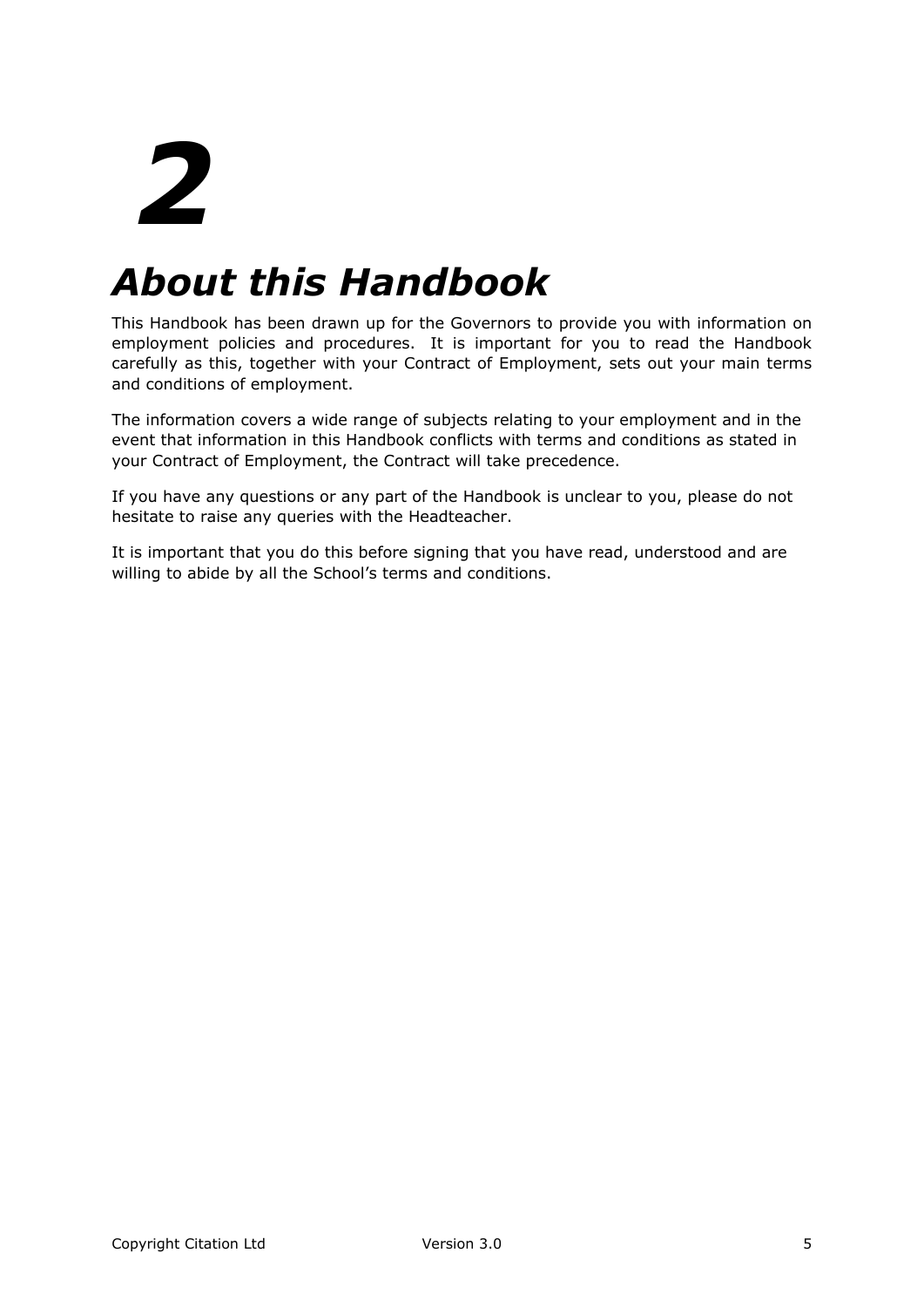# *Annual holiday entitlement and authorisation – non-teaching staff Entitlement*

Full details of your holiday entitlement are in your Contract of Employment.

# *Carrying over holidays to the following year*

You MUST take your full holiday entitlement during the holiday year. Holidays may not be carried forward into the next holiday year, nor will you receive payment for holidays not taken.

# *Request for holidays*

In order to submit a request for holidays, you should complete a holiday request form and have the holiday authorised by the Headteacher. If you have been given access to the self service holiday planner you should complete your holiday request online.

The amount of notice required is one month except for single days, when one week's notice is normally required.

All requests, providing they have been received in time, will be processed in date and time order.

# *Length and timing of holidays*

The School will not normally agree a request for a holiday that involves more than two consecutive weeks of absence or to holidays during term time.

# *Refusal of holidays*

In the event that the School has to refuse a holiday request because of business needs, the School is not responsible for any financial commitment made by you prior to authorisation. You are therefore advised **not** to book holidays with tour operators, travel agents, hotels or passenger carriers, etc., until your holiday request has been authorised.

# *Adjustment to holidays*

At the commencement of your employment you will be entitled to holiday leave in proportion to the holiday year remaining on the date when your employment began.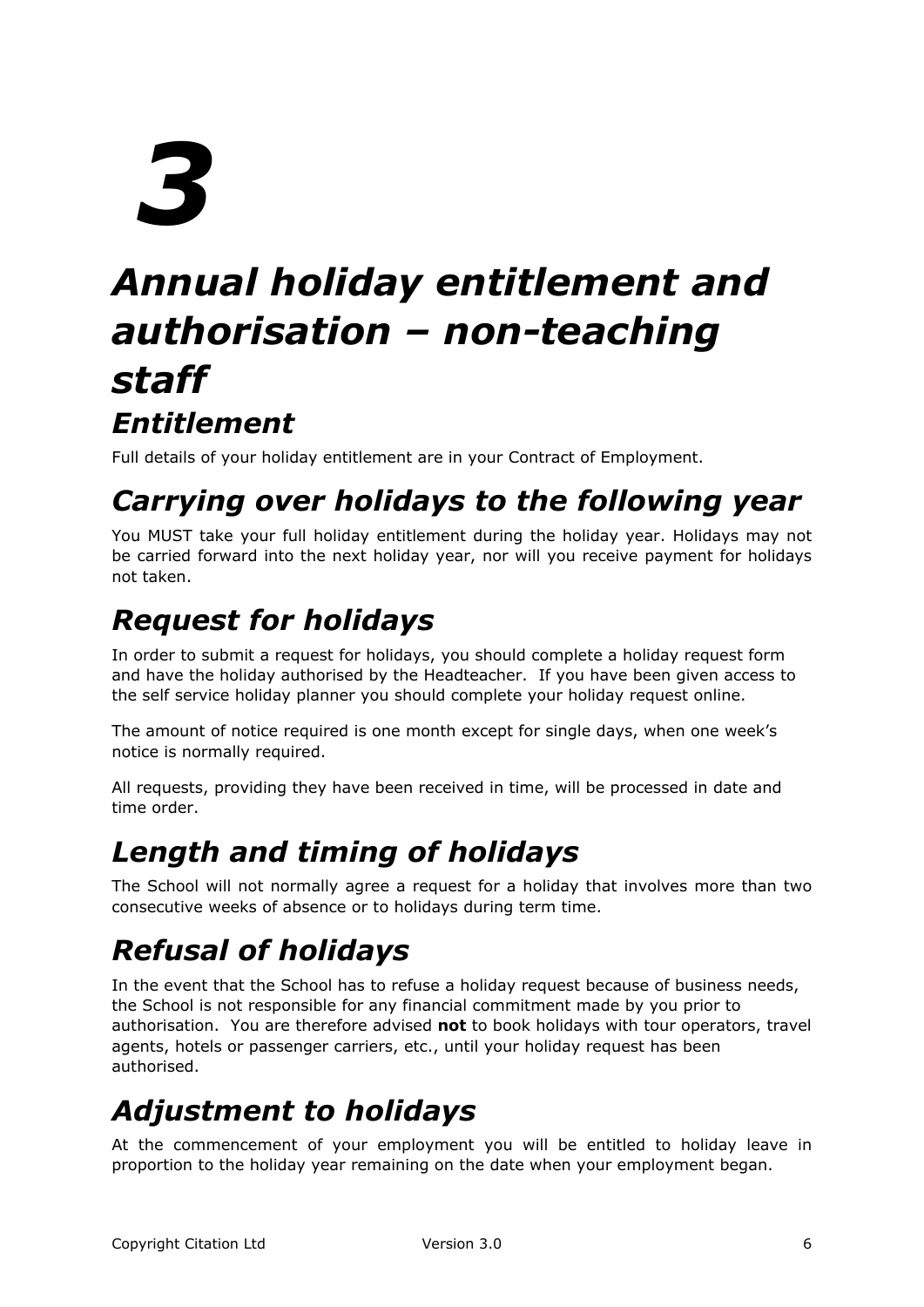On leaving you will be entitled to holiday leave in proportion to the holiday year worked on the date when your employment ended. If you have been paid for more holidays than your entitlement then the balance will be deducted from your final payment. If you have been paid for fewer holidays than your entitlement then the balance will be paid to you with your final payment.

## *Annual holiday entitlement and authorisation – teaching staff Entitlement*

Full details of your holiday entitlement are in your Contract of Employment.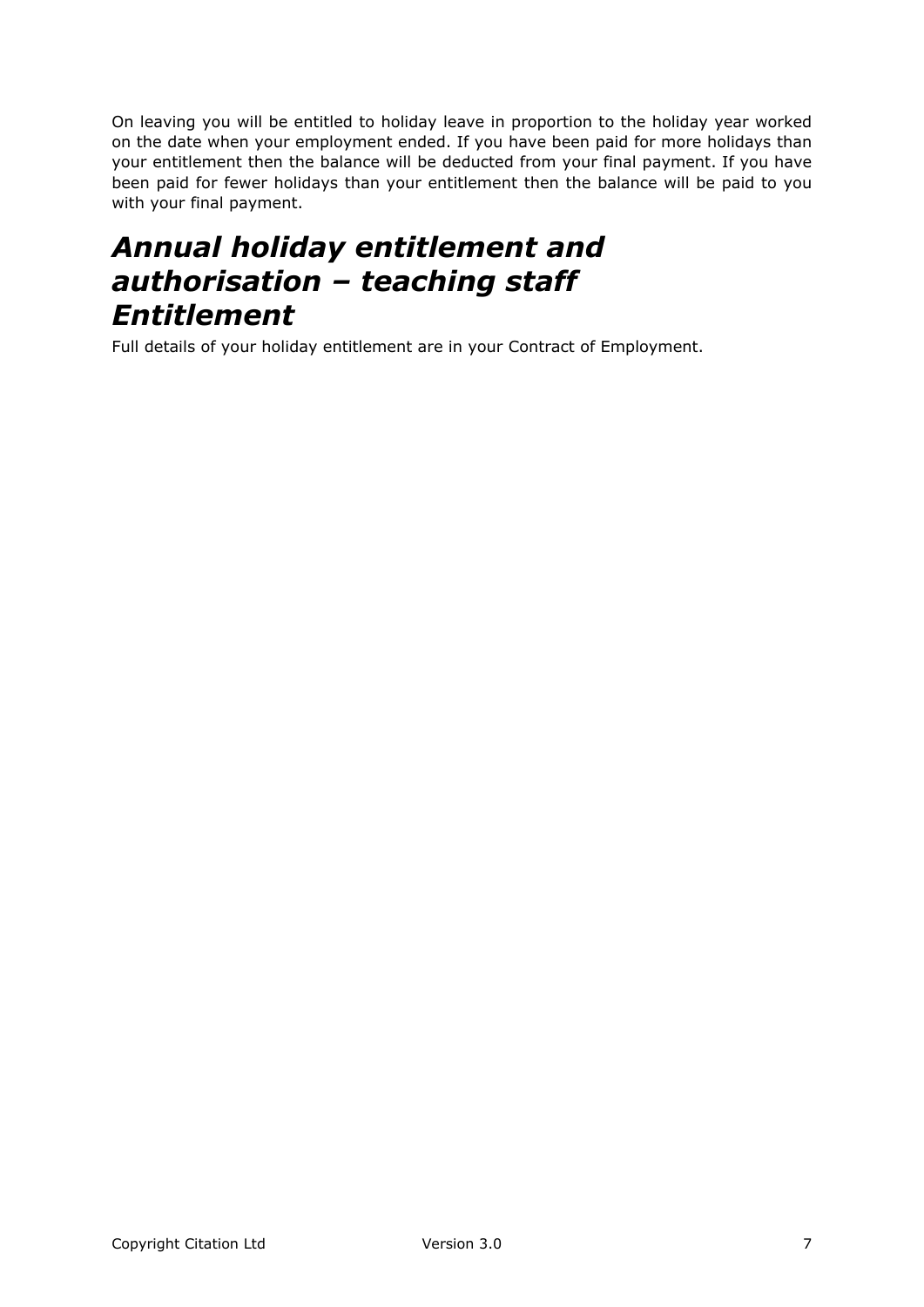# *Absence from School Appointments*

If you need to be absent from School to keep a medical, dental or other essential appointment, prior permission should always be obtained from the Headteacher. Payment for absences of this nature will be at the discretion of the Governors. You must try to arrange such appointments outside normal working hours wherever possible and any regular appointments that have to be made during working hours must be supported by an appointment card. Any such absences from School should be minimal

# *Sickness and injury Notification of absence*

If you are absent from School without prior authorisation, you or someone on your behalf should notify the School by phone before 8.00am on the first day of absence. Text messages and emails are not acceptable. Any unauthorised absence must be properly explained in that first contact and, if the absence continues, you must keep the School fully informed. This applies to both short and long term situations and you will be expected to contact the School on a daily basis during the first week and weekly thereafter.

#### *Period of absence*

If your sickness is for more than seven calendar days then you must provide the School with a doctor's medical certificate. You must continue to provide medical certificates or a return to work plan to cover the whole of the absence period.

Please note that the School will review the attendance levels of all employees on a regular basis. In deciding whether to take further action in respect of sickness absence, the evidence of a medical certificate may not be sufficient and the School may seek alternative medical information.

#### *Returning from absence*

On your return to School after absence because of sickness, irrespective of the length of absence, you must complete the School's sickness form.

If you have been suffering from a notifiable disease such as food poisoning, measles, mumps, scarlet fever, etc., you must not report for work without clearance from your doctor.

# *Statutory Sick Pay (SSP)*

The School is responsible for paying SSP to you if you are eligible.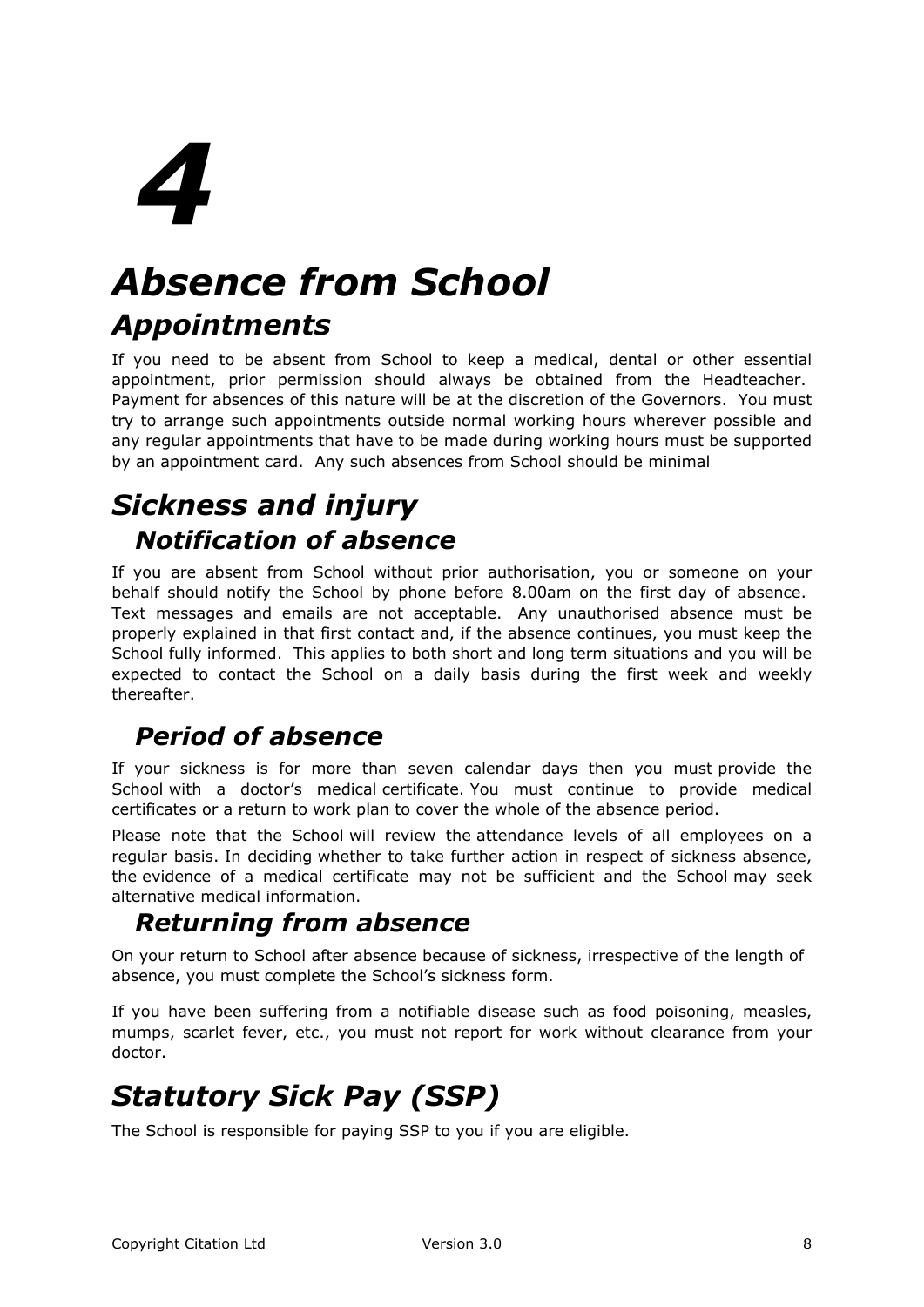The maximum period for which SSP is payable is 28 weeks in one period of sickness absence and is paid at a rate specified by law. As with other earnings, SSP is subject to the deduction of income tax and all other normal deductions. We will inform you if you are not eligible for SSP.

SSP is paid in respect of qualifying days on which you are unable to work through sickness. Qualifying days are those days on which you would normally work. Generally SSP is not payable for the first three qualifying days of sickness which are known as "waiting days", but this may not always be the case if you are absent on more than one occasion within a short period of time.

SSP is only paid when the sickness absence is for four or more consecutive qualifying days.

# *Group Income Protection Plan (GIP)*

If at the commencement of sickness incapacity you have twelve months' continuous service you will continue to receive your normal pay, offset by SSP, up to a total of three months in any one twelve-month period. When the above period has elapsed it will be at the discretion of the Organisation's Executive Committee as to whether you will continue to be paid for up to a maximum of a further three months. If not, your sick pay will be subject to statutory sick pay limitations.

If your incapacity because of sickness or injury extends beyond six continuous months, you may apply to benefit from the Group Income Protection policy (GIP) if qualified to do so. The terms of the GIP policy will be definitive in all such cases.

The BUC provides GIP cover for employees aged between 18 and 64 at the time of eligibility who have been in continuous denominational employment for a minimum of 24 months, subject to satisfactory medical evidence as approved by Generali. The benefit currently provides for a monthly contribution of 40% of the employee's basic package salary, which excludes any regional weighting or admin/car allowances.

Subject to the rules of the plan, benefit will cease:

- When the individual is deemed fit to return to work
- After a maximum of 36 months; or
- When an individual reaches his/her state retirement age whichever comes first.

# *"Family friendly" rights*

Information on the current statutory provisions relating to the following is available from the Headteacher, with whom you should raise any queries.

- Leave and pay connected with the birth of a baby
- Leave and pay on the adoption of a child
- Unpaid parental leave
- Leave and pay connected with the death of a child (under 18 years of age)
- Unpaid time off for dependants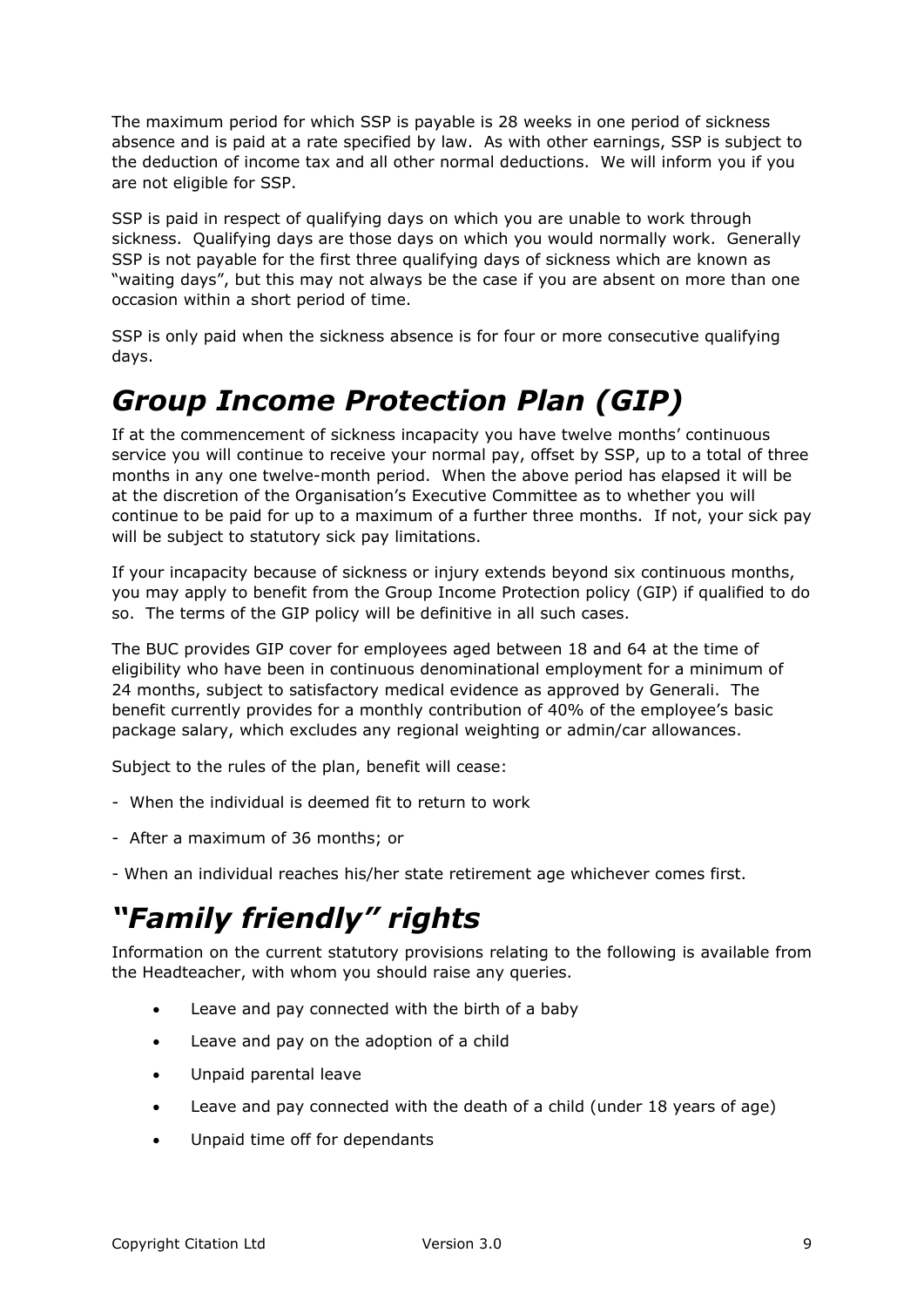# *Paternity rights (birth) Ante-natal appointments*

You are entitled to accompany the child's mother on up to two ante-natal appointments without pay during working hours. This is on condition that you have or expect to have responsibility for the upbringing of the child and that you are the biological father of the child or are married to or are the partner of the child's mother. The maximum time off for each appointment is six and a half hours and you will be expected to return to work after keeping your appointment wherever possible.

#### *Ordinary paternity leave*

If you have at least 26 weeks continuous service at the end of the 15th week before the expected week of childbirth (EWC), you are entitled to choose to take either one week or two consecutive weeks of ordinary paternity leave if you meet the following conditions:

- you have or expect to have responsibility for the upbringing of the child,
- you are the biological father of the child or are married to or are the partner of the child's mother.

You cannot start your ordinary paternity leave until the child is born and it must end within 56 days beginning with the date on which the child is born or the first day of the EWC, whichever is the later. You must give prior notice of the day you intend to start your ordinary paternity leave, which can be:

- the day on which the child is born,
- a day which you specify as a number of days after the day on which the child is born,
- a predetermined date, which must be later than the first day of the EWC.

Throughout the ordinary paternity leave, all your terms and conditions of employment are maintained with the sole exception of pay.

#### *Paternity benefits*

If you are entitled to ordinary paternity leave and your average earnings were above the National Insurance lower earnings limit during the eight weeks up to and including the 15th week before the EWC, you are entitled to be paid Statutory Paternity Pay (SPP). SPP is paid during the entire ordinary paternity leave period and is the lesser of:

- the standard rate of SPP or
- 90% of average weekly earnings.

#### *Notification*

To safeguard your rights to ordinary paternity leave and pay you must complete a Form SC3 by the 15th week before the EWC. You can change the date on which you intend to start your ordinary paternity leave by completing a new Form SC3 at least 28 days before the original leave date.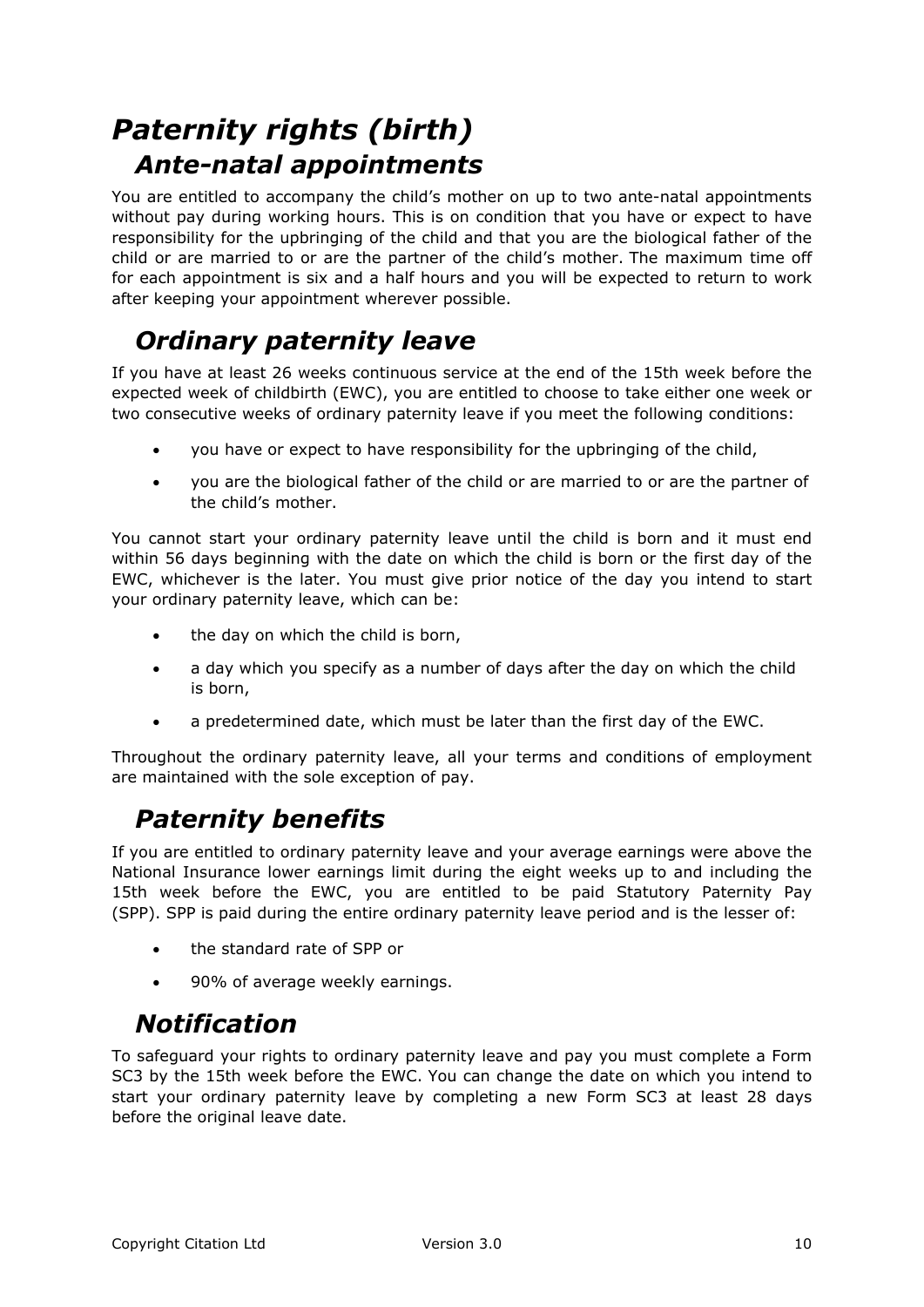#### *Parental bereavement leave*

With effect from 6 April 2020, parents who suffer the devastating loss of a child will be entitled to up to two weeks' parental bereavement leave if they meet the following conditions:

- the child was under the age of 18 or still born in or after the 24<sup>th</sup> week of pregnancy; and
- either they had the responsibility for the upbringing of the child; or they are the biological parent of the child or are married to or are the partner of the child's mother or father.

This may be taken as either two consecutive weeks or two separate blocks of one week and must be taken within 56 weeks of the child's death.

Throughout the parental bereavement leave, all terms and conditions of employment are maintained with the sole exception of pay.

In order to take parental bereavement leave, the employee should give the School notice of:

- the date of death:
- the date the parental bereavement leave will start; and
- how long the leave will be.

Where the employee wishes to take the leave within eight weeks of the child's death, this notice should be given before the leave starts or where this is not reasonably practicable, as soon as is reasonably practicable. If the employees wishes to subsequently cancel a week's parental bereavement leave, they should give notice to the School before the start of that working week.

If an employee wishes to take the leave after eight weeks of the child's death but before the 56<sup>th</sup> week, this notice should be given at least one week before the start of the leave. Such leave can also be cancelled by giving at least one week's notice before the start of that week.

There is no qualifying service or a minimum number of hours worked to be entitled to parental bereavement leave. In order to qualify for Statutory Parental Bereavement Pay (SPBP) from the School, an employee needs to have the following:

- at least 26 weeks continuous service at the end of the week before the child's death
- average earnings above the National Insurance lower earnings limit during the eight weeks before the week of the child's death.

Where these conditions are met, there will be an entitlement to a maximum of two weeks SPBP, paid at the statutory rate or 90% of average weekly earnings where this is lower.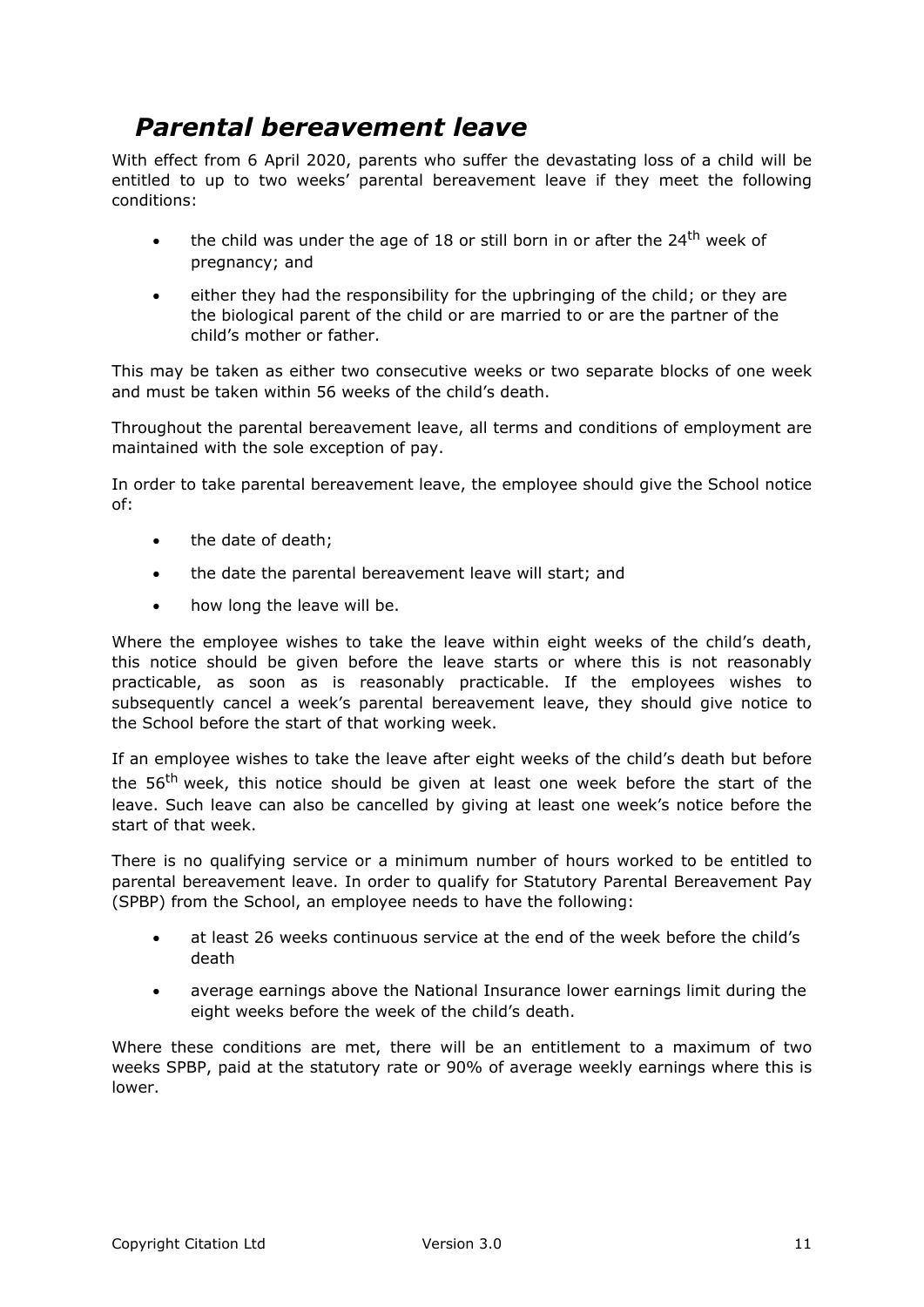# *Time off for dependants*

You will be allowed to take reasonable time off work to deal with an emergency involving a dependant. The School will pay an employee for a maximum of five days a year for time off for dependants.

The amount of time off which is allowed will depend on the circumstances.

For example, in the case of the death of a spouse, civil partner, child or parent, in addition to leave for the funeral, extra days may be given depending on the circumstances, e.g. for funeral arrangements. If a dependant is ill or injured, reasonable time off will be given to deal with the emergency – this does not mean that you will be allowed to take time off to look after the dependant personally.

## *Flexible working*

If you have at least 26 weeks continuous service with the School you have a statutory right to ask for your contract of employment to be varied.

Any request for a variation must relate to:

- the hours you are required to work,
- the time when you are required to work, or
- the place where you are required to work (i.e. at home or at any place of business operated by the School).

Requests must be made in writing and must include the following information:

- a statement that it is a request for a variation of your contract of employment,
- the variation you are seeking and the proposed commencement date,
- an explanation of the effect you think the change would have on the School and how it might be dealt with.

On receipt of your formal request, we will arrange to meet with you to discuss it.

You can only make one request in any 12-month period for your contract of employment to be varied and, if the School grants your request, the variation will be a permanent change to your contract of employment.

## *Jury service and attendance at court as a witness*

If you are called for jury service or as a court witness, you will be granted unpaid leave of absence and you should claim for loss of earnings from the court. You will normally be given a form from the court asking for confirmation of your normal salary, which should be completed by the School.

## *Public duties*

The Governors will allow reasonable time off without pay for designated public duties, such as a Justice of the Peace.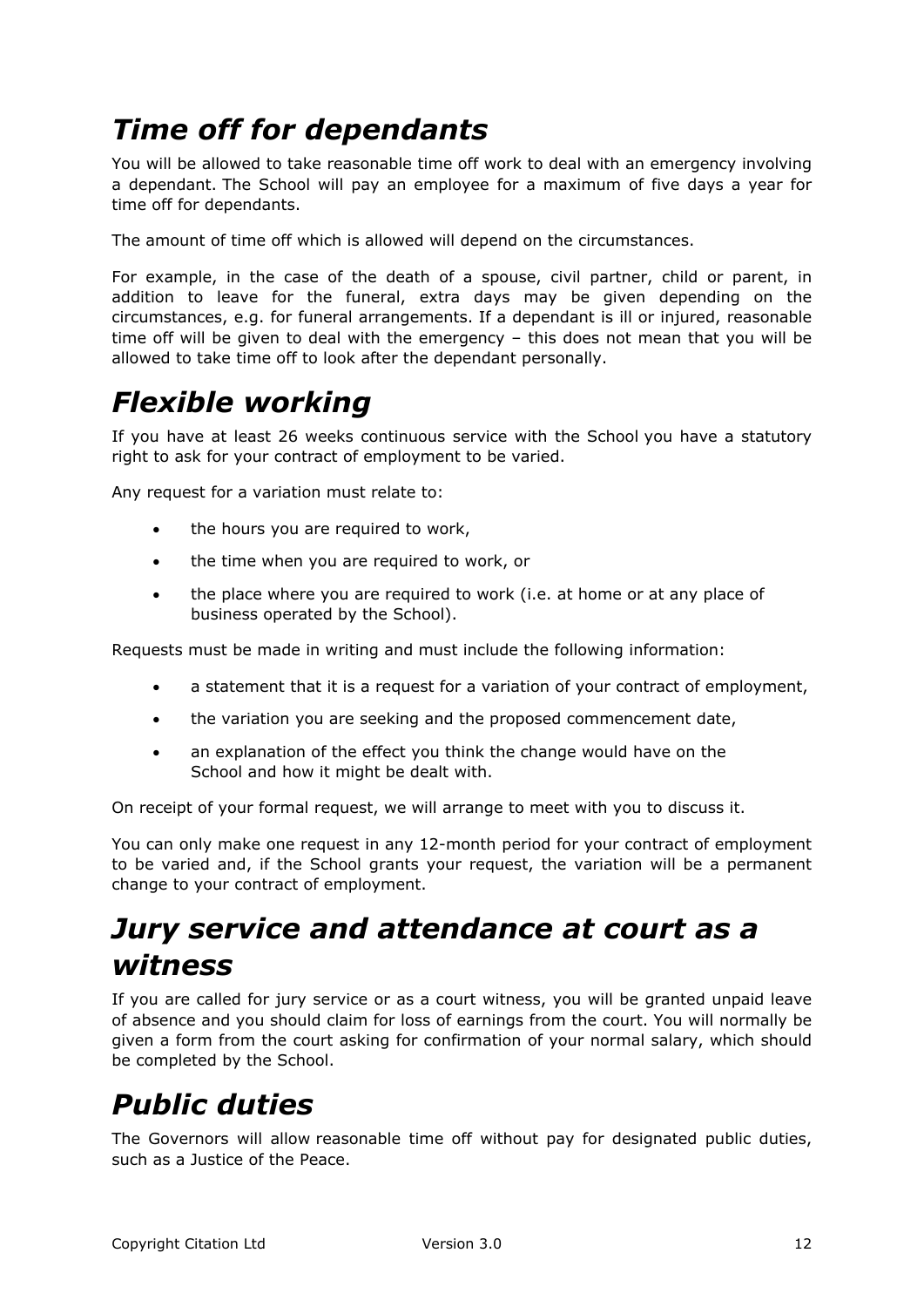# *General*

If there are any aspects of this section that are unclear, you are encouraged to put any questions you may have to the Headteacher.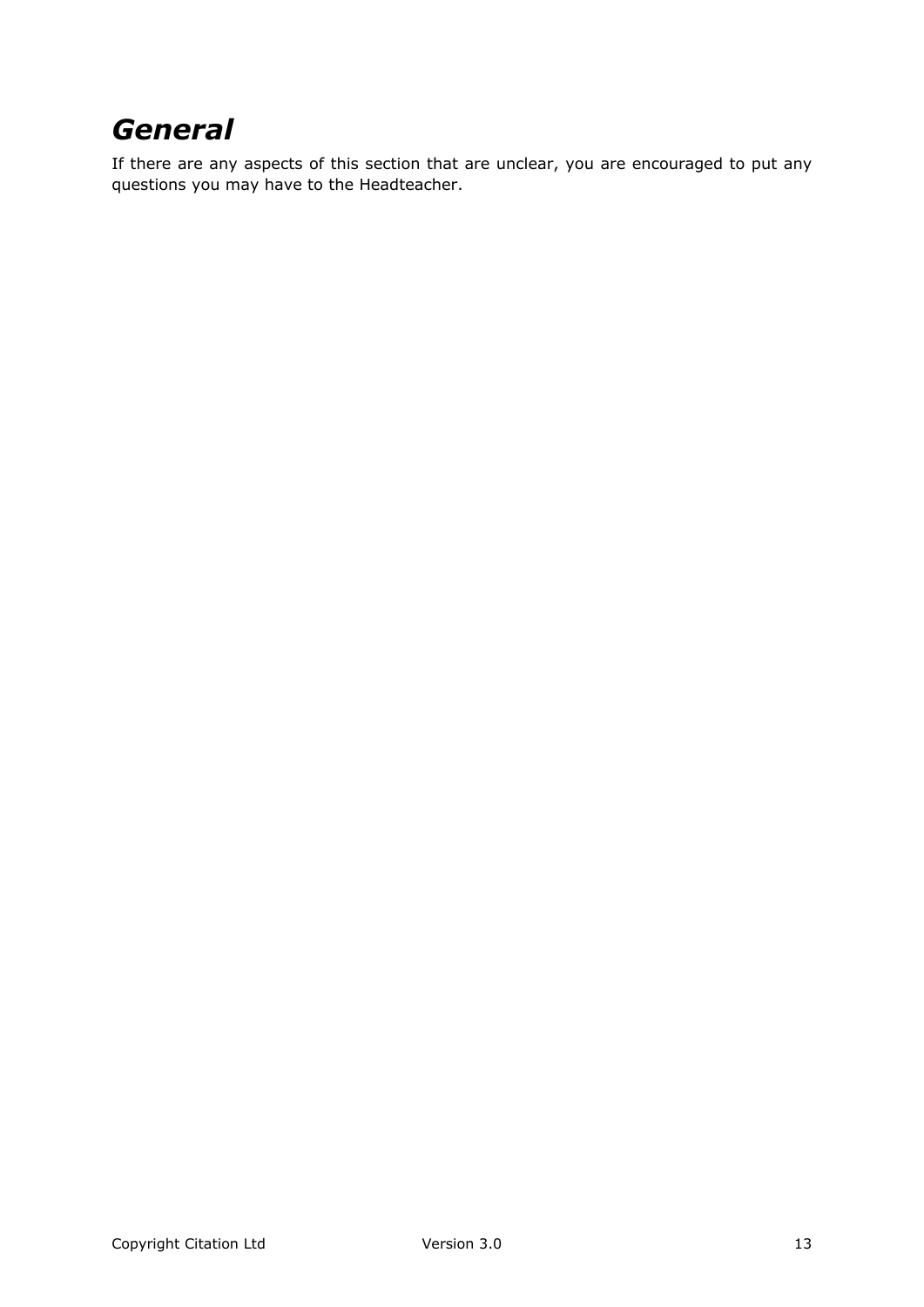# *General information Insurance whilst on School business*

The School's insurance covers all employees for injury or death from an incident whilst working for the School. This is only payable when the School is found to have been negligent in its role as an employer.

If the School arranges business travel abroad, including the Republic of Ireland, adequate travel insurance to include accident and illness cover will automatically be arranged. However, if employees make their own travel arrangements they must take out adequate insurance at their own expense. This may be obtained through the services of Adventist Risk Management.

# *Damage or loss to personal property*

Compensation for damage to or loss of personal possessions will only be considered if the School can be held to have been negligent. All damage or loss should be reported to the Headteacher immediately. Where there is evidence that the accident or loss occurred through lack of care on your part, compensation will not normally be paid and you should check whether a claim could be made on your personal insurance policy to cover such circumstances.

You are advised not to leave any personal possessions or valuables unattended on the premises.

# *Return of School property*

On the termination of your employment for whatever reason or at any time as required by the School, you must return all School property in your possession or for which you have responsibility. Failure to comply with this requirement during employment may result in disciplinary action and failure to comply on termination will result in the cost of the unreturned items being deducted from any monies outstanding to you. This is an express written term of your contract of employment.

# *Change of address or personal circumstances*

You must always advise the School, in writing, when you have a change in personal circumstances that will affect your personnel record. Particular examples include details of your address, telephone number, emergency contact, bank details and any qualifications.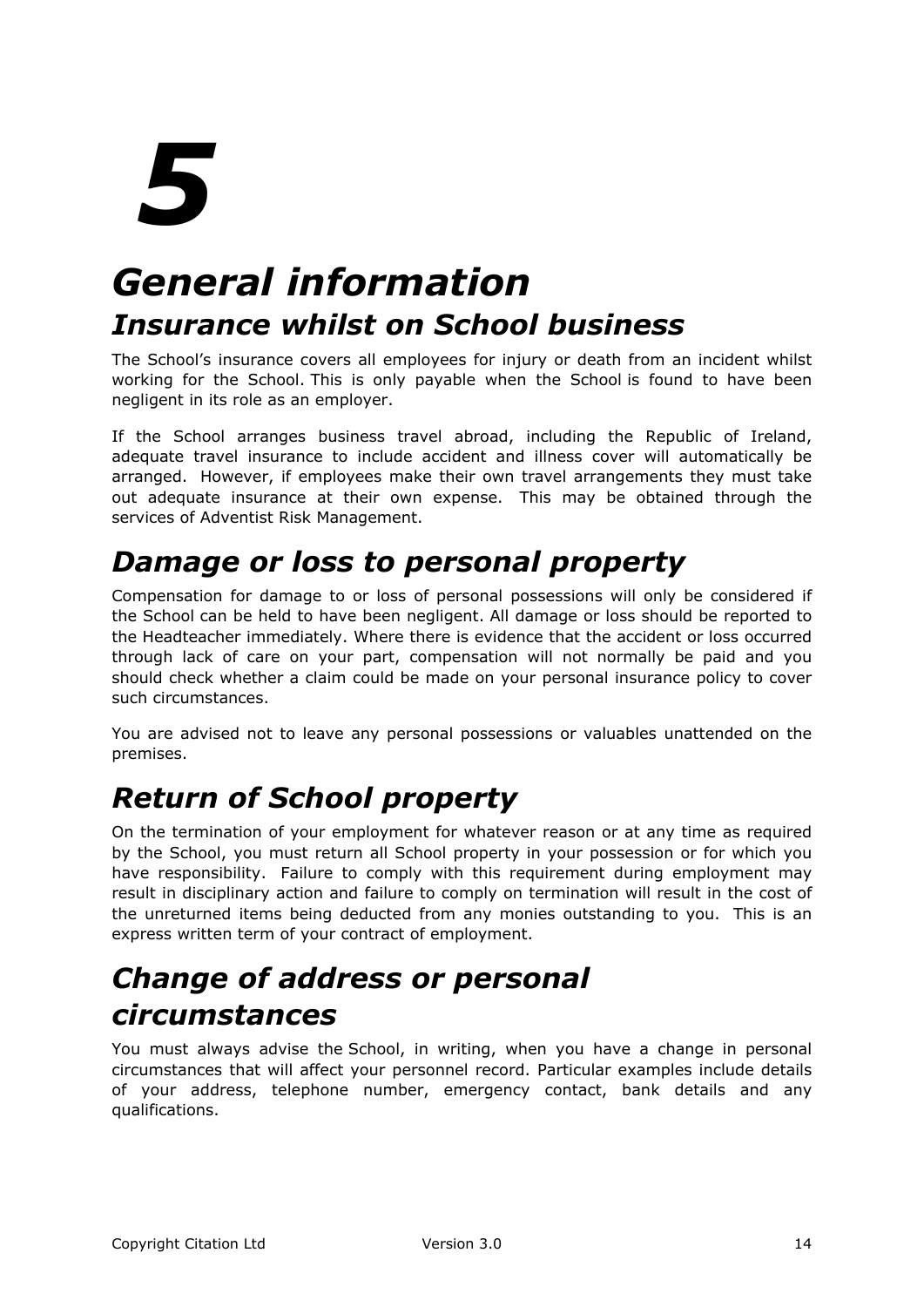You must also seek authority from the School if you wish to take additional employment. In order to work more than an average of 48 hours in a week, you must sign an individual waiver form.

# *Health and safety*

You are required to take reasonable care of your own well-being and that of other employees and of students. The relevant health and safety notices are posted around the premises and you are expected to be familiar with their requirements.

Safety is treated with the same degree of importance as any other activity within the School. This includes the need for good housekeeping and tidiness, necessary safety training, strict reporting of accidents and dangerous situations or 'near miss' incidents.

All accidents on School premises or whilst on School business must be recorded in the appropriate accident book.

Safety training will be made available for employees as required.

The School respects the right of employees to report breaches of Health and Safety legislation to the HSE where the School has been previously notified and has failed to take corrective action. The School will not victimise or treat any employee less favourably who does so.

# *Periodic health evaluation*

Periodic health evaluations conforming to a designated range of tests are available to employees upon their request, following consultation with the School.

The normal frequency of authorised health evaluations is every three years from the date of employment and the cost of authorised health evaluations will be met in full by the School.

# *Hygiene for food handlers*

Many School employees are involved in preparing and serving food for human consumption and the School will maintain strict compliance with mandatory food hygiene rules.

The requirement for protective clothing, pest-free premises, hand washing, temperature control and storage, product protection, plant cleaning and sterilising, reporting of transmittable illness and a positive commitment to ensuring many of its food handlers obtain a basic hygiene certificate are just some of the measures that will be taken by the School. Where kitchen premises do not meet the required hygiene standards, improvements will be given priority to bring them up to standard, or food preparation will not be carried out in these areas.

## *Pay Payslips*

At the relevant payment interval you will receive a payslip giving details of all payments and deductions e.g. gross pay, income tax, national insurance, etc.

#### *Overpayments*

If you are overpaid for any reason you are required to notify the finance office. The amount of overpayment will normally be deducted from the following payment but if this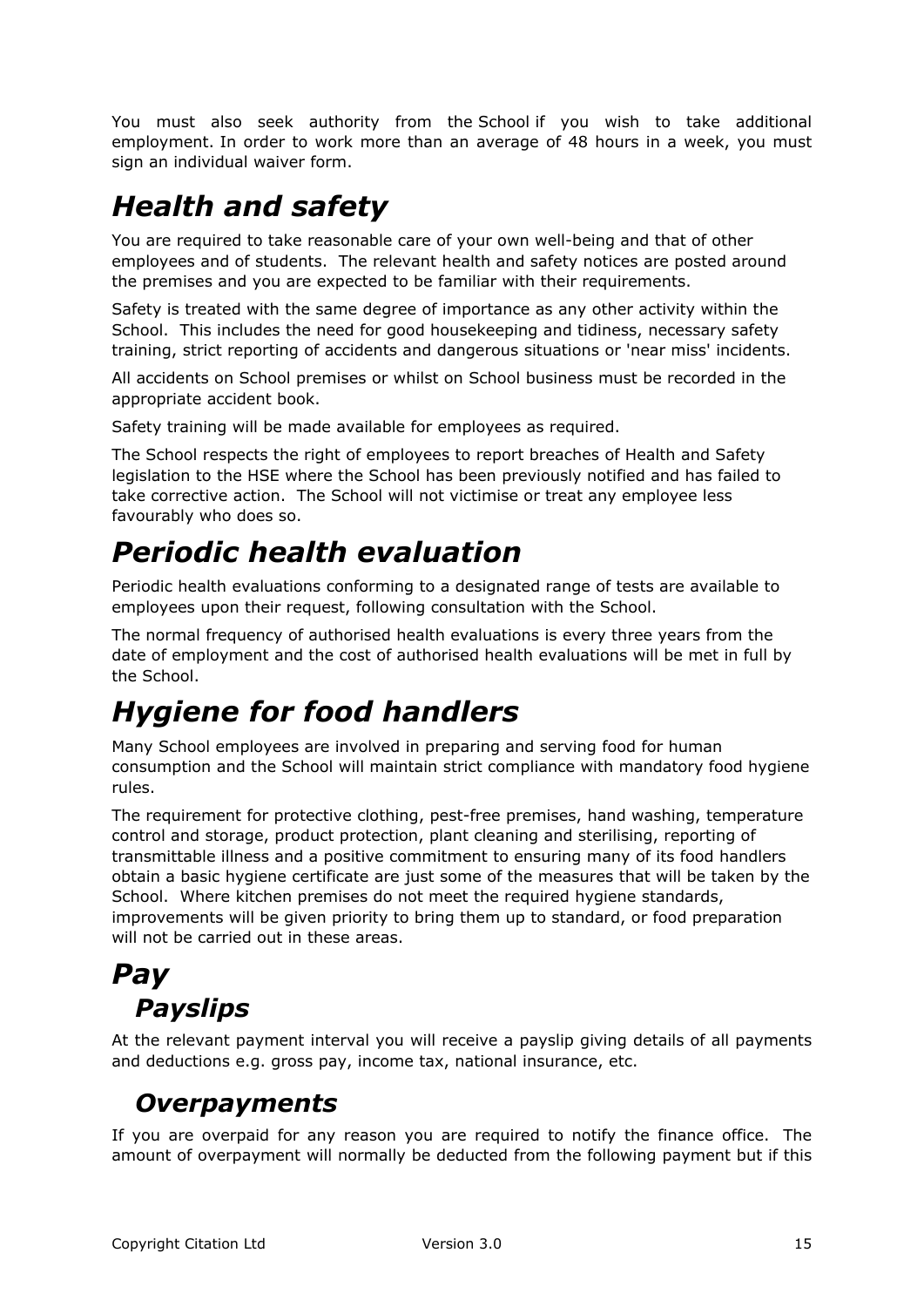would cause hardship, alternative arrangements to repay may be made. Any failure to report an overpayment may result in disciplinary action.

#### *Income tax*

In compliance with the law, you will receive a P60 each year detailing earnings and payment of income tax and National Insurance. This document should be kept in a safe place.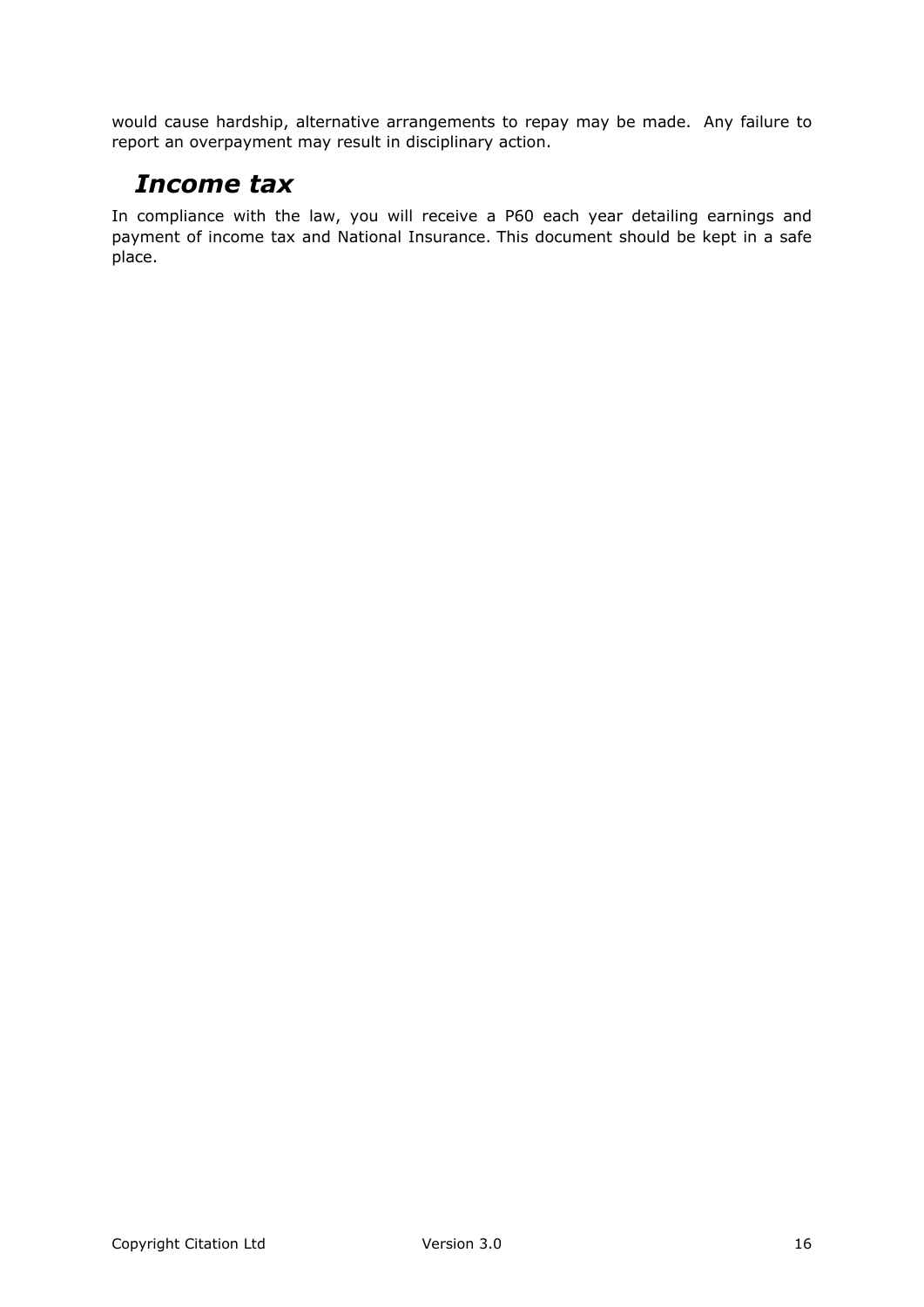# *School facilities and amenities*

Unless specified to the contrary in your Contract of Employment, the benefits and facilities in this section are discretionary and may be withdrawn or altered by the School at any time.

# *Food and drink facilities*

These facilities are provided for the convenience of all employees. Please ensure that all facilities are left in a clean and tidy condition after use. Care must be taken when using hot/electrical equipment and you must adhere to all health and safety rules concerning their use.

Please note that for health and safety reasons personal portable electrical appliances must not be brought onto School premises.

# *Car parking*

The School provides car parking facilities for use by visitors and employees. Cars must be parked sensibly and the School does not accept liability for damage or loss to employees' private vehicles.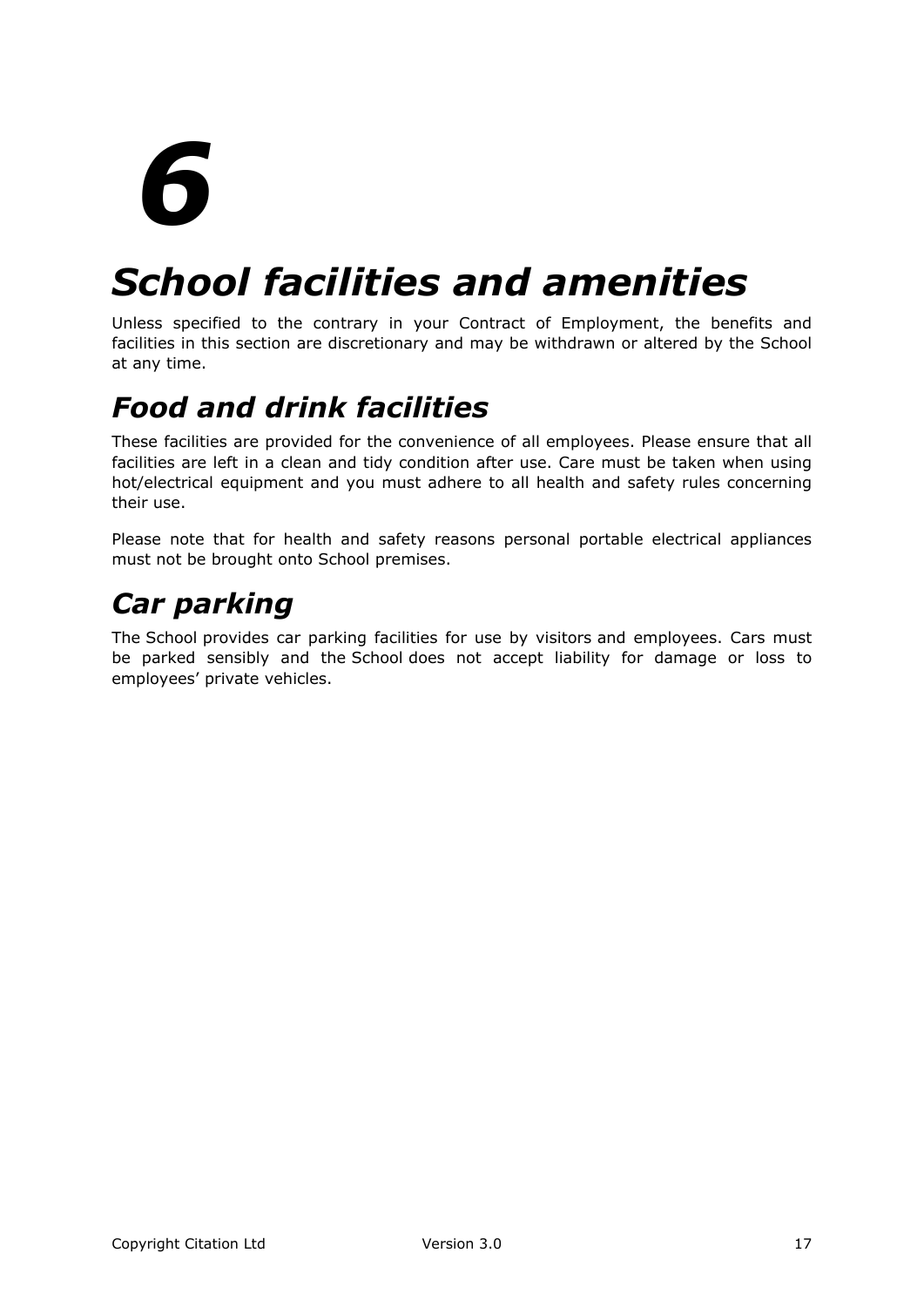# *School procedures Disciplinary procedure Purpose*

The Governors firmly believe that the fairest way to resolve any problems relating to conduct or performance is to have a well-structured disciplinary procedure. The procedure is designed to help and encourage all employees to achieve and maintain the School's standards of conduct, attendance and performance and should be looked upon as a corrective process.

Please read the following principles and procedures carefully as they form an important part of your terms and conditions of employment:

#### *Principles*

Apart from an informal verbal warning, you have the following rights in relation to disciplinary action:

- to be informed of the allegations of misconduct or poor performance to be addressed at any disciplinary hearing,
- to be accompanied by a work colleague or by an accredited trade union official,
- to appeal against any disciplinary action.

#### *The procedure Formal verbal warning*

In the case of conduct, attendance or performance not reaching the required standard, the problem will be discussed with you at a disciplinary hearing where you will be given the opportunity to offer a satisfactory explanation. If the explanation is unsatisfactory, you will be issued with a formal verbal warning. The topics discussed at the meeting will be confirmed in writing to you and the verbal warning will remain on your file for six months.

#### *Written warning*

A written warning will be issued following a disciplinary hearing where there is a current formal verbal warning on your file and sufficient improvement has not been made or where the misconduct or poor performance is serious enough to warrant the School bypassing the formal verbal warning stage. A written warning will remain on file for 12 months.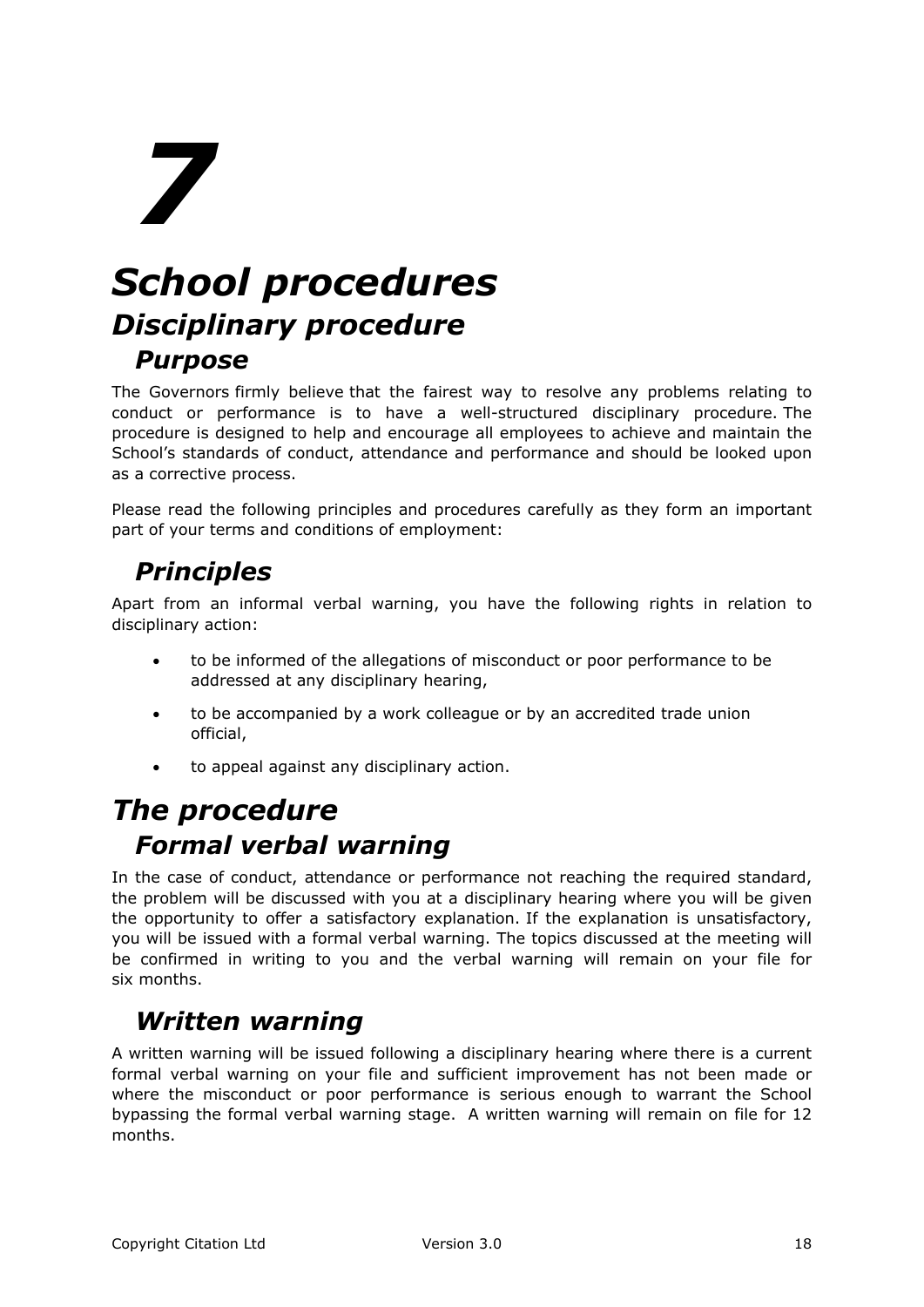#### *Final written warning*

If there is still insufficient improvement in your conduct, or if your performance is still unsatisfactory, you will be asked to attend a further disciplinary hearing. If no satisfactory explanation is offered for the lack of improvement, you will be issued with a final written warning that will remain on file for 12 months.

If the misconduct is sufficiently serious to warrant only one warning but is not sufficiently serious to justify dismissal, a final written warning will be issued. You will be informed in your final written warning that any further misconduct or failure to meet the required standard will result in your dismissal.

#### *Dismissal*

Dismissal will normally result if you still fail to achieve the standard of conduct or performance required by the School. You will be given every opportunity to offer an explanation for your failure to meet the required standards at a final disciplinary hearing. As with all previous stages of the disciplinary procedure you will be offered the right to be accompanied and the right to appeal against the decision.

If you are dismissed, you will be provided, as soon as is reasonably practicable, with the reasons for dismissal, the date on which your employment will terminate and details of how you may appeal.

In exceptional circumstances, the School reserves the right, as an alternative to dismissal, to impose a penalty of suspension without pay for up to a maximum of five working days, together with a final written warning that will remain on file for 12 months.

#### *General*

You will always be given as much information as possible regarding the allegations of misconduct, or any documentation detailing the shortfall in performance or capability that will form the basis of the disciplinary hearing. You will also be given fair and reasonable notice of the date and time of the hearing and whenever possible the disciplinary hearing will be held during your normal working hours.

Any disciplinary action will only be taken after a full investigation of the facts, and if it is necessary to suspend you for this period of time, you will receive your normal rate of pay.

The School reserves the right to vary the disciplinary procedure dependent on either the seriousness of the allegations of misconduct or capability to be addressed, or if you only have a short amount of service. It also reserves the right to call on a third party to assist with the disciplinary process.

If you are a short service employee or are still within the probationary period, you may not be issued with any warnings before dismissal.

NB The School reserves the right to deduct from pay the cost of any damage or loss to property or goods, which after a disciplinary hearing was found to have been caused by your negligence or vandalism.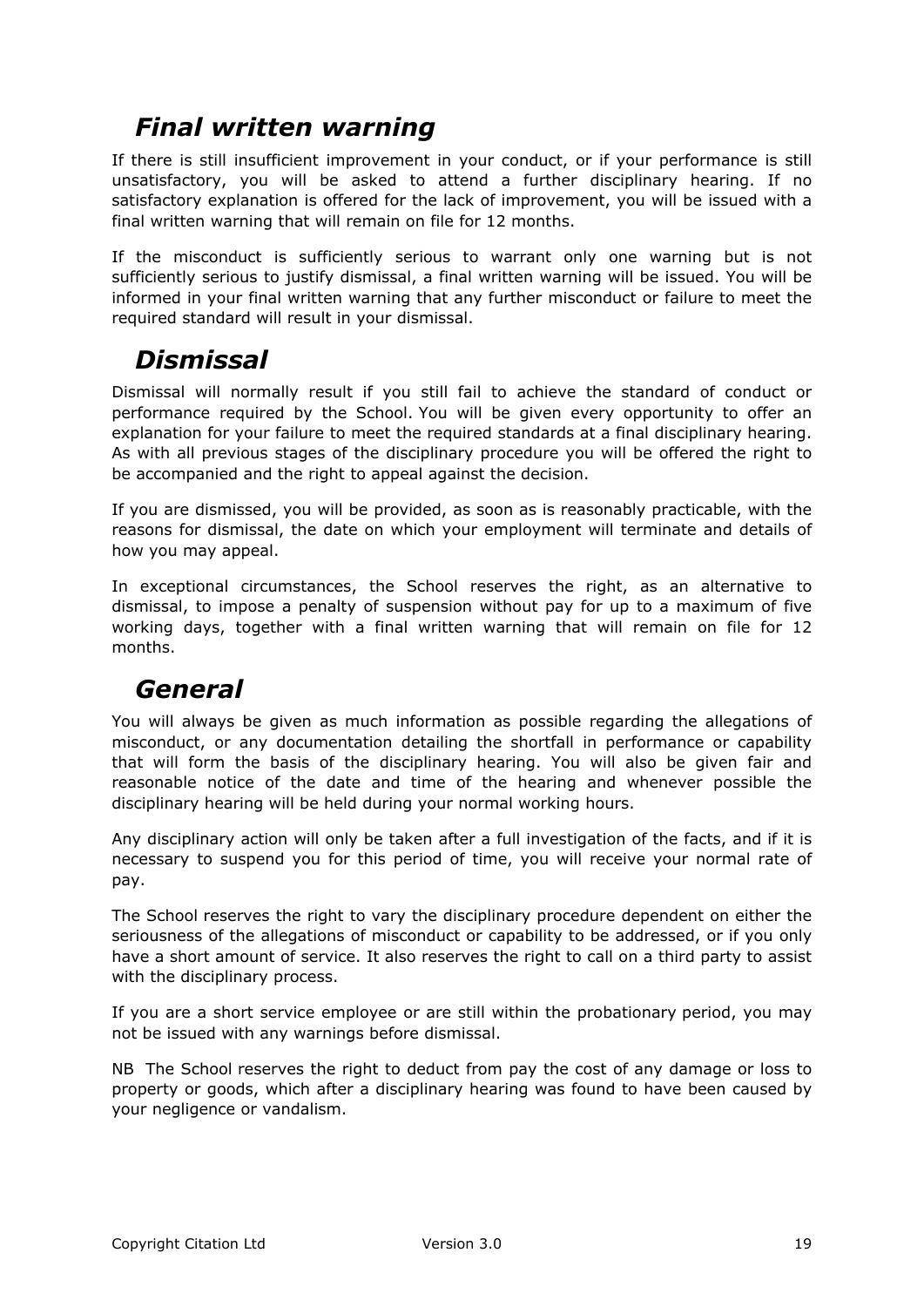# *Conduct covered Conduct at School*

The School expects all employees to behave in a normal and reasonable manner. The following list provides examples of the type of conduct that the School would expect:

- To be punctual for the start of work and to keep within the break times.
- To give regular attendance at work and to minimise all absenteeism.
- To be courteous, helpful and polite to all those with whom you have contact.
- To devote all your time and attention, whilst at work, to the School and ensure that all its property including confidential information, records, equipment, information technology, etc., is kept safe and used correctly.
- To comply with all the School rules and regulations and to observe and perform all the terms of your employment as set out or referred to in your Contract of Employment.

#### *Conduct outside working hours*

Normally the School has no jurisdiction over employee activity outside working hours. Behaviour outside working hours will only become an issue if the activities adversely affect the School.

Adverse publicity, bringing the School's name into disrepute, or actions that result in loss of faith in the School, resulting in loss of income, or loss of faith in the integrity of the individual, will result in the disciplinary procedure being instigated.

The detriment suffered by the School will determine the level of misconduct and it will also determine which disciplinary stage is most appropriate to suit the circumstances.

If the actions cause extreme embarrassment or serious damage to the School's reputation or image, a decision may be taken to terminate the employment.

The School's procedures covering disciplinary hearings and appeals still apply.

## *Gross misconduct*

Gross misconduct will result in summary dismissal, which means you lose your right to notice or pay in lieu of notice.

Here is a list of offences that are normally regarded as "gross misconduct". It is not exhaustive, but it describes the kind of offence that can result in summary dismissal.

- Deliberate failure to comply with the published rules of the School, including those covering security, health and safety, equal opportunities, the Internet, etc.
- Deliberate falsification of records.
- The committing of offences against current discrimination legislation whilst acting on behalf of the School.
- Fighting or assaulting another person.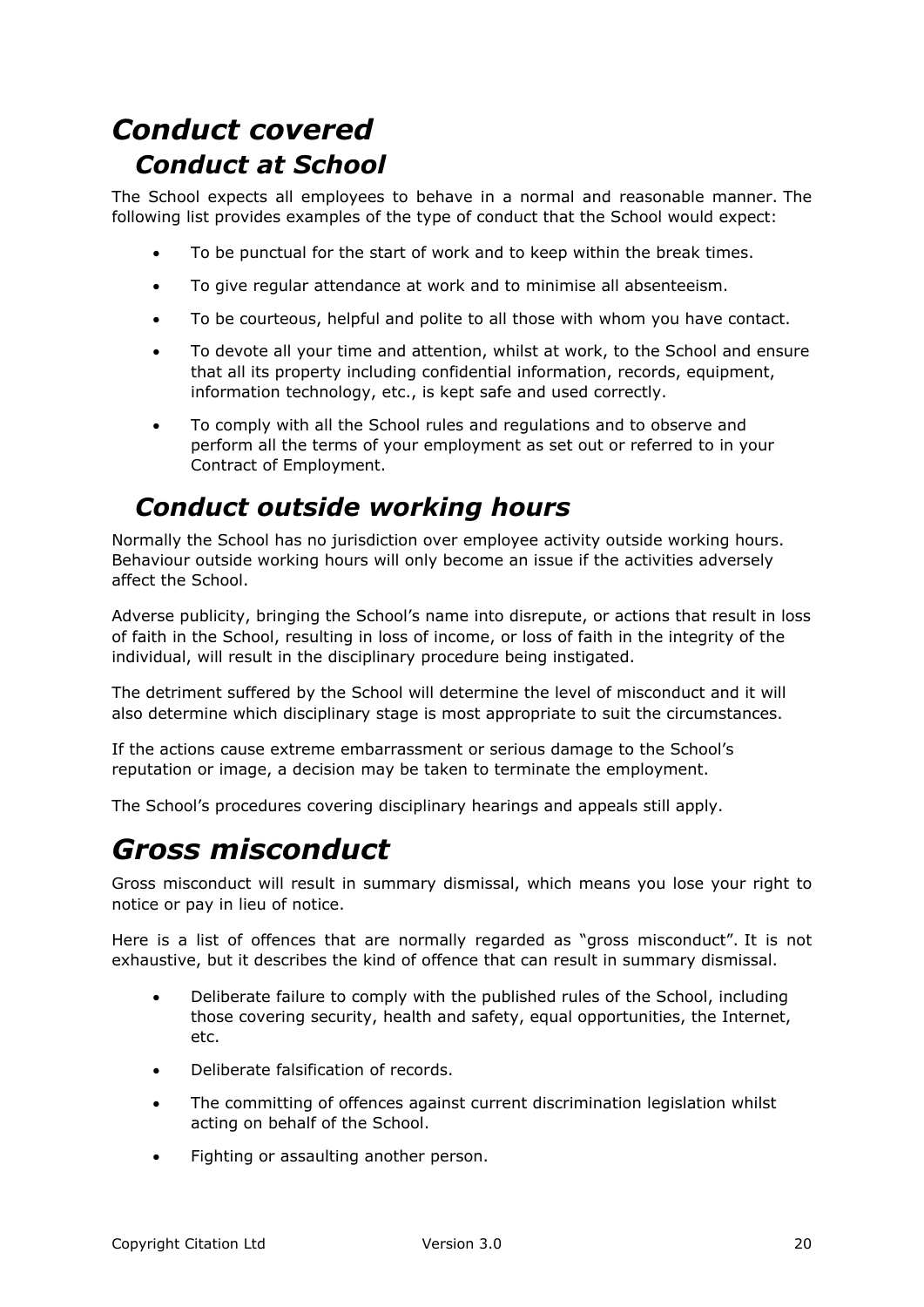- Using threatening, blasphemous or offensive language towards students, parents or other employees.
- Making yourself unfit to work by solvent abuse, drinking alcohol, taking of illegal substances or failing to follow medical instructions on prescribed drugs.
- Being in unauthorised possession of School property.
- Being in possession of illegal drugs and substances or alcohol whilst on School premises.
- Obscene behaviour.
- Behaviour likely to bring the School and/or Church into disrepute.
- Wilful and deliberate damage to or misuse of School property.
- Refusal to carry out reasonable duties or instructions.
- Conviction on a criminal charge that is relevant to your employment with the School.
- The misuse including use for personal gain, of confidential information in the course of working for the School.
- Undertaking private work on the premises without permission.

## *Disciplinary appeal procedure*

At each stage of the disciplinary procedure, you will be given the right of appeal. If you wish to exercise your right of appeal, you should put your reasons in writing to the BUC Director of Education within five days of receiving written confirmation of the disciplinary decision taken against you, explaining why you feel the decision is unfair, or inappropriate in relation to the matters addressed at the disciplinary hearing.

If you have any new information or evidence to support your appeal, please give details in full and include the names of any witnesses you may wish to call to support you in your appeal. This is in order that there will be sufficient time to investigate any additional information before the appeal hearing. You are entitled to be accompanied at the appeal hearing by a work colleague or by an accredited trade union official.

Although the purpose of the appeal is to review any disciplinary penalty imposed, it cannot increase the disciplinary penalty.

The decision of those dealing with your appeal is final.

#### *Grievance procedure*

A grievance procedure is quite simply a way for all employees to discuss any problems, or air their views on any dissatisfaction that relates to their work. An informal discussion can often resolve matters, but if you wish to raise the grievance formally, it should be done in the following way.

Submit your formal written grievance to the Headteacher or, if the grievance involves the Headteacher, then to the BUC Education Director, who will make every effort to hear your grievance within five working days. If you feel that you need help in putting your point of view across, you may ask a work colleague or an accredited trade union official to be present to help you explain the issue you are raising.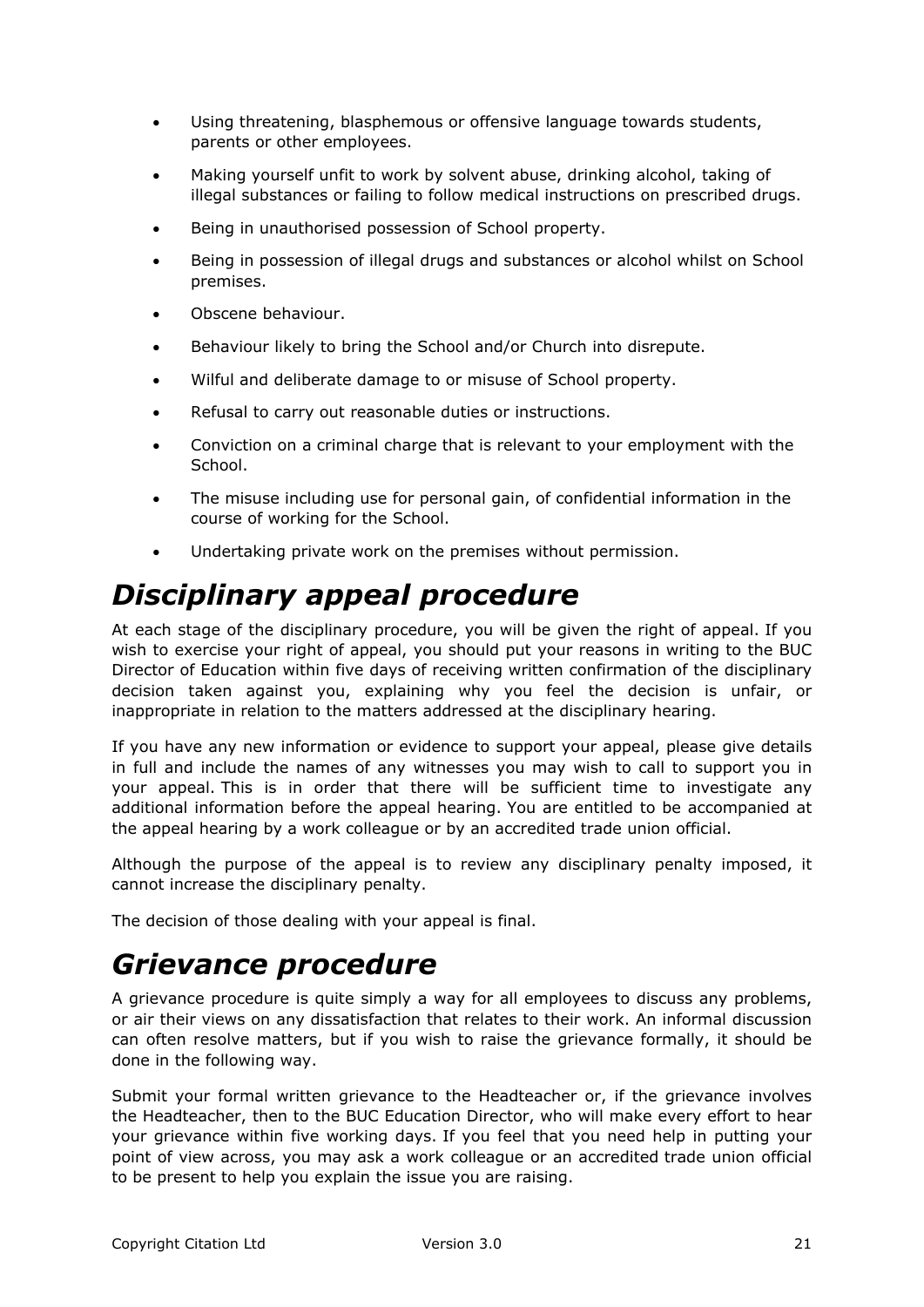If you are not satisfied with the outcome of your meeting, tell the person who dealt with your grievance that you wish to take the matter further and intend to appeal against the decision.

Submit your formal written appeal to Chair of the Board of Governors within five days of receiving written confirmation of the grievance decision, including an explanation of why you are dissatisfied with the original decision. Every effort will be made to hear your appeal within five working days and you may ask a work colleague or an accredited trade union official to be present to help you. Although the School will always be willing to try to resolve your grievance as amicably as possible, a decision reached at the appeal stage is final.

# *Public interest disclosures*

Employees and workers who make public disclosures, generally about wrong doings in the workplace, are commonly referred to as "whistleblowers". Under certain circumstances "whistleblowers" are protected under legislation for disclosing information that is known as "qualifying". A qualifying disclosure must relate to:

- committing a criminal offence,
- failing to comply with a legal obligation,
- a miscarriage of justice,
- endangering the health and safety of an individual,
- environmental damage,
- concealing any information relating to the above.

All employees are legally protected if they make a qualifying disclosure relating to any of the above points. Anyone wishing to make a disclosure is strongly recommended to raise the issue with the Headteacher in the first instance so that, where appropriate, there is an opportunity to address the area of concern.

Where an employee wishes to make a disclosure that concerns a matter that cannot be dealt with through the above procedure, it should be raised with *Public Concern at Work*, an independent whistleblowing charity, on 0207 404 6609.

# *Claiming and accounting for expenses*

If you incur legitimate expenses on the School's behalf then you can claim them back on production of valid receipts in accordance with the School's expenses policy. Claims can only be made for expenses incurred wholly in respect of business purposes.

# *Rights of search*

The School has a contractual right of search in order to combat misappropriation of the School's property, stock losses, or if the School genuinely believes that drugs or any illegal substances are on School premises. The right of search is to address problems relating to the above issues.

Under the rights of search procedure the School may carry out random checks on the identity, person, and property, including vehicles of employees at any time whilst they are on School premises or business.Any refusal will be regarded as a refusal to carry out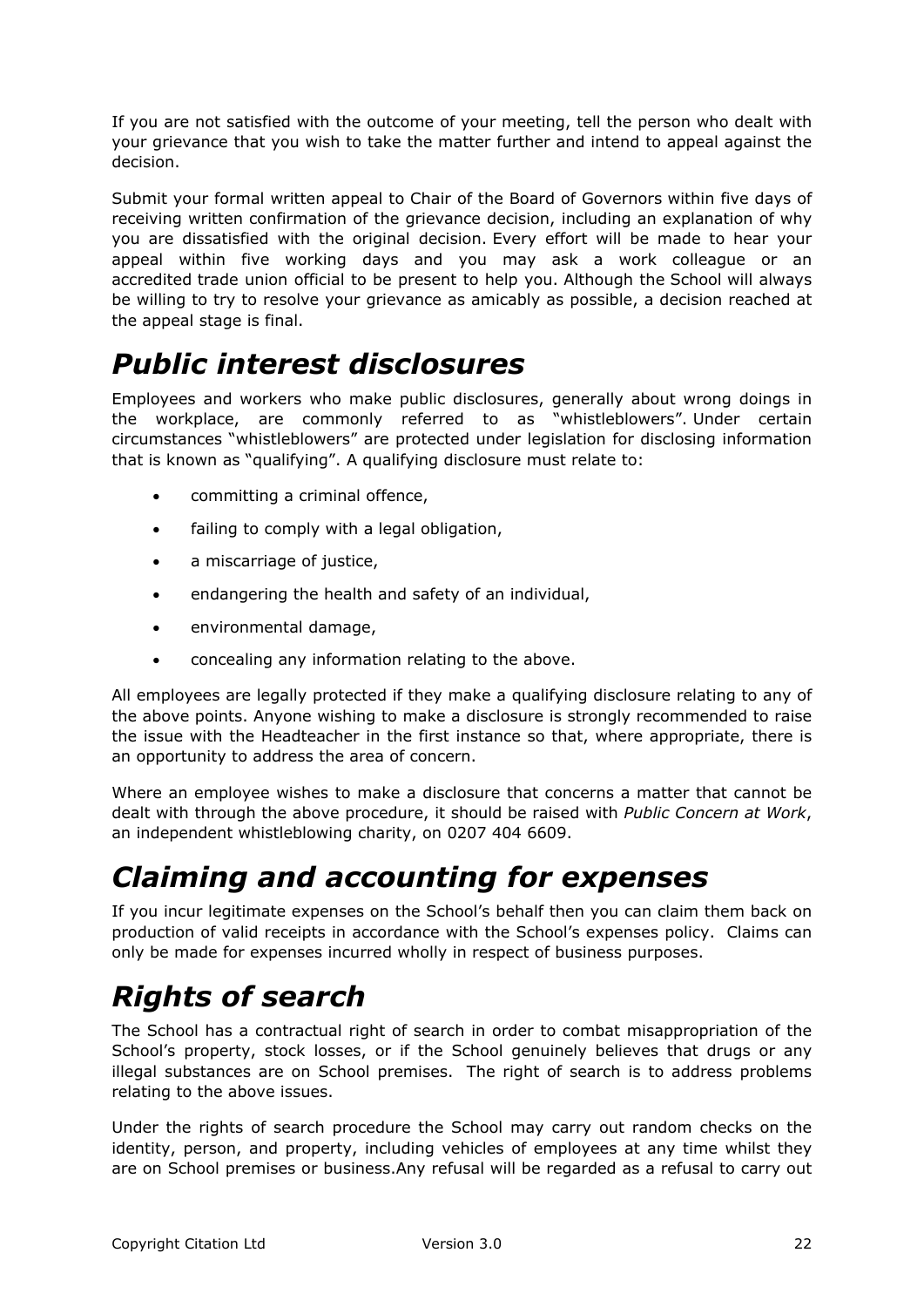a reasonable instruction and will normally result in dismissal. It is understood that such checks in themselves do not imply suspicion in relation to the individual concerned.

You may be asked to remove the contents of your pockets, bags, vehicle, etc., and you will have the right to be accompanied by a third party who is on the premises at the time of search.

If a personal search is deemed to be necessary, you will be entitled to be searched by a member of the same sex.

The School reserves the right to call the police for assistance at any stage.

#### *Vehicles*

The use of School vehicles requires express approval and the private use requires further authorisation. Unauthorised passengers must not be carried in School vehicles, nor may any vehicle be used for personal gain.

Once the use of a vehicle has been approved you must ensure that the vehicle is clean and tidy, in a roadworthy condition, and that all normal engine and vehicle inspections have been carried out at the designated intervals.

If you have an incident involving a vehicle, whether or not personal injury or vehicle damage occurs, you must make a full written report of the incident. All driving accidents will be investigated and if an investigation shows you to be at fault, you will be subject to disciplinary action. The School also reserves the right to recover the insurance excess from you.

You must produce your driving licence before permission to use a vehicle is first given and it must be produced at regular intervals thereafter, as notified by us. Any type of driving conviction or summons must be reported immediately to the School and you agree to allow us to access your online driving licence information.

You must comply with all statutory regulations and/or School regulations regarding the recording of daily mileage, journeys undertaken and driving hours.

Any fines or prosecutions arising from any motoring offence either moving or static will be your responsibility. Notices relating to such fines received by the School will be passed to you. Fines not paid will be settled by the School on receipt of the first reminder and deducted from any monies, including salary and expenses, due to you. In this event the School will also charge you 50% of such fines (a minimum of £5.00) as an administration fee.

Whilst you may find it necessary to use a mobile phone during the course of your work, the School prohibits the use of hand held mobile phones while driving and will not be liable for any fines or penalties incurred by you using a mobile phone unlawfully.

## *Use of private vehicles on business*

The use of your own vehicle for business requires authorisation. Once authorised, you may claim a mileage allowance providing the School has agreed the travel in advance.

You must have a valid licence to drive the vehicle and you are responsible for ensuring that the vehicle is in a roadworthy condition, with a valid MOT certificate (if applicable) and current vehicle tax, and that you have adequate insurance cover in place before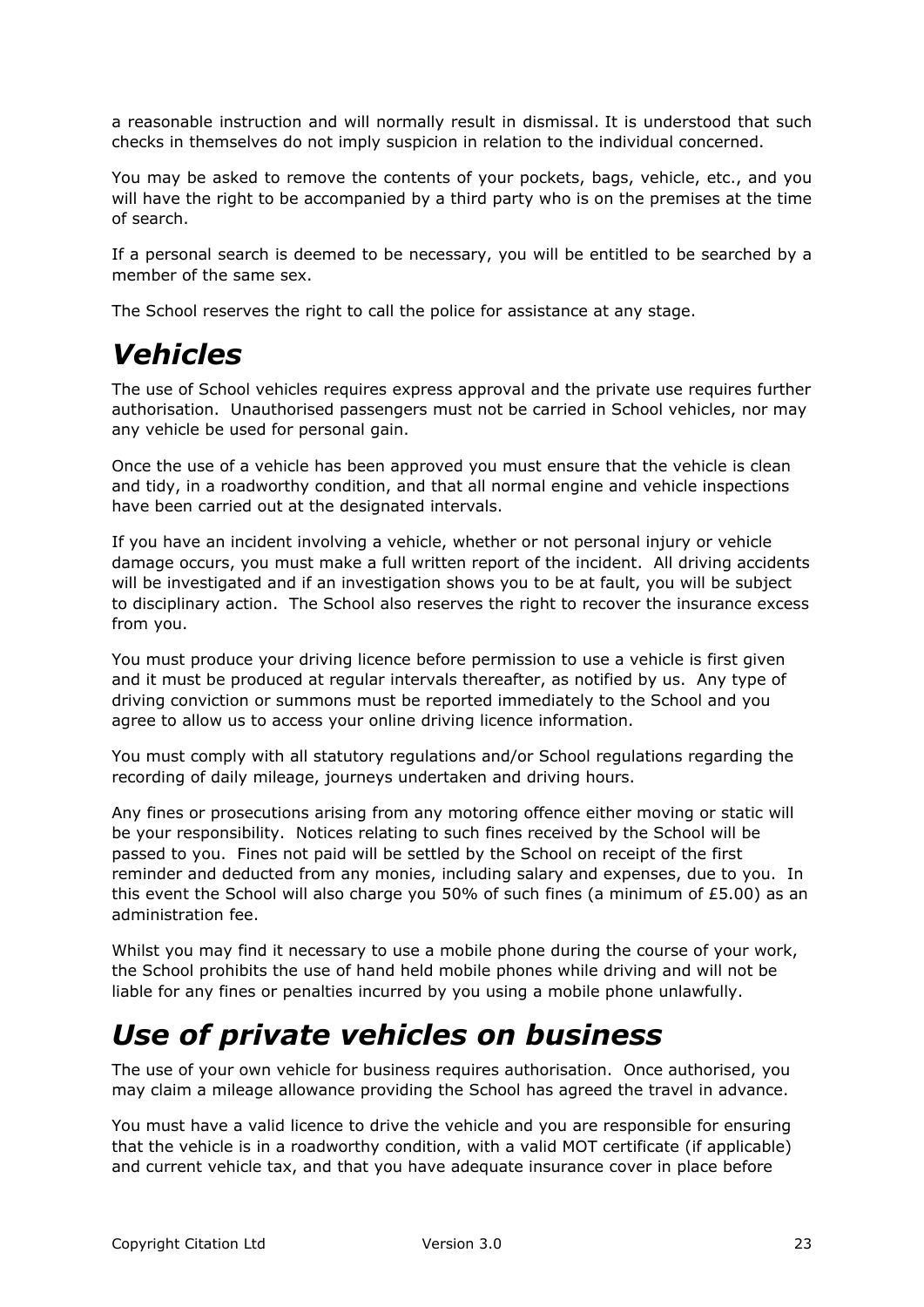undertaking any business travel. The School will not accept any liability in the event of any accident, prosecution or fine.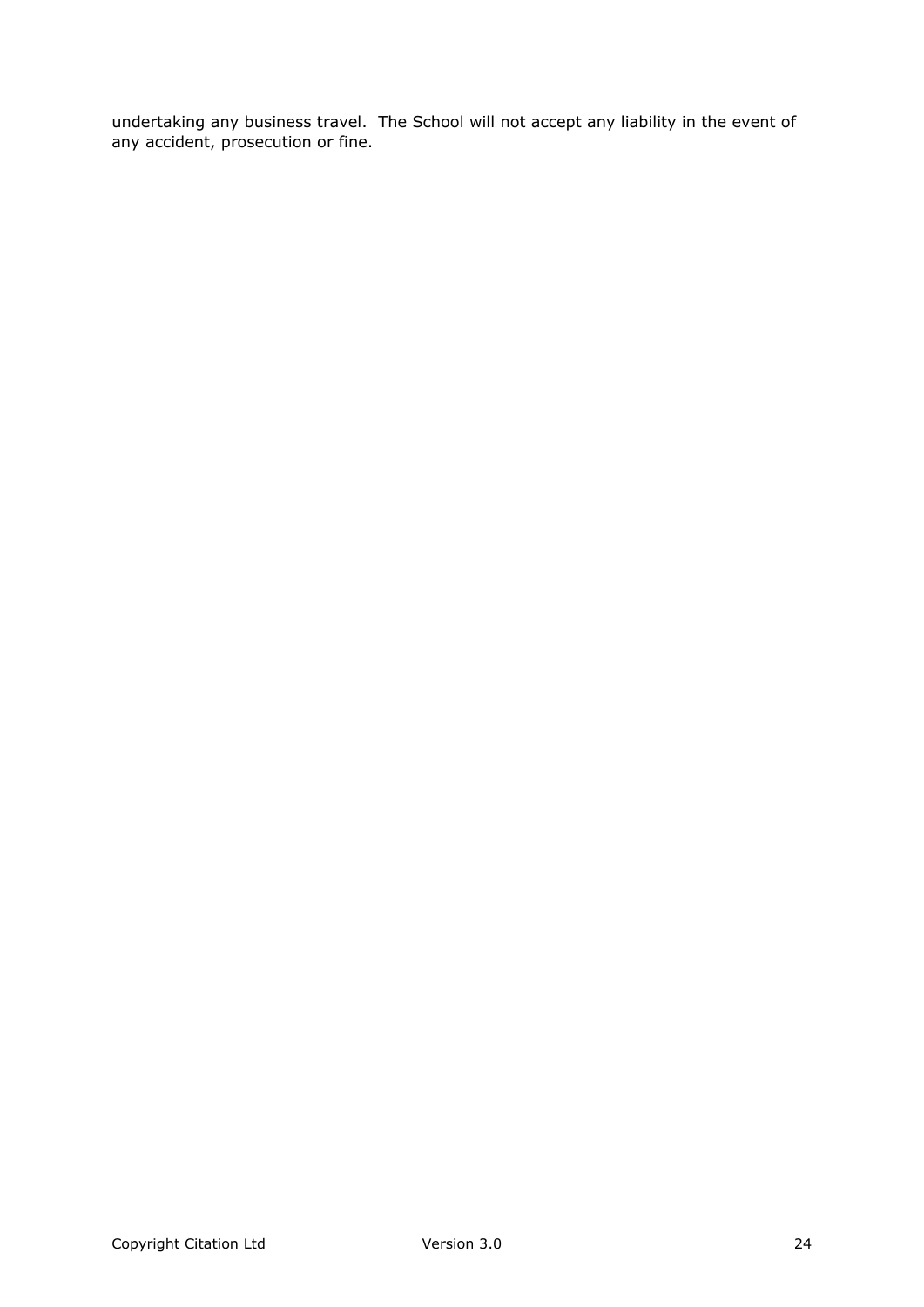# *School policies Equal opportunities and discrimination policy*

The Governors recognise that discrimination is not only unacceptable, it is also unlawful.

The Governors' aim is to ensure that no job applicant or employee is discriminated against, directly or indirectly, on any unlawful grounds.

By including this policy in the Employee Handbook, all employees are made aware that the School will act in accordance with all statutory requirements and take into account any relevant codes of practice.

All job applicants will be considered solely on their ability to do the job. Interview questions will not be of a discriminatory nature.

All promotions will be made on merit in line with the principles of the policy.

Employees who have a disability will receive the necessary help, within reason, to enable them to carry out their normal duties effectively.

This policy will be assessed at regular intervals to ensure that equality of opportunity is afforded to all employees.

# *Harassment policy*

The Governors will not tolerate any form of harassment or bullying.

The purpose of this policy is to inform employees of the type of behaviour that is totally unacceptable and to explain what solutions there are to employees who may suffer harassment or bullying.

The Governors intend to provide a neutral working environment in which no one feels threatened or intimidated.

Harassment is a discriminatory act and is also a criminal offence. It is very difficult to define as it can take many forms, but in the main it takes the form of unwanted behaviour by one employee towards another, for example:

- Patronising or belittling comments.
- Comments about appearance/body/clothes.
- Leering or staring at a person's body.
- Unwelcome sexual invitations or pressure.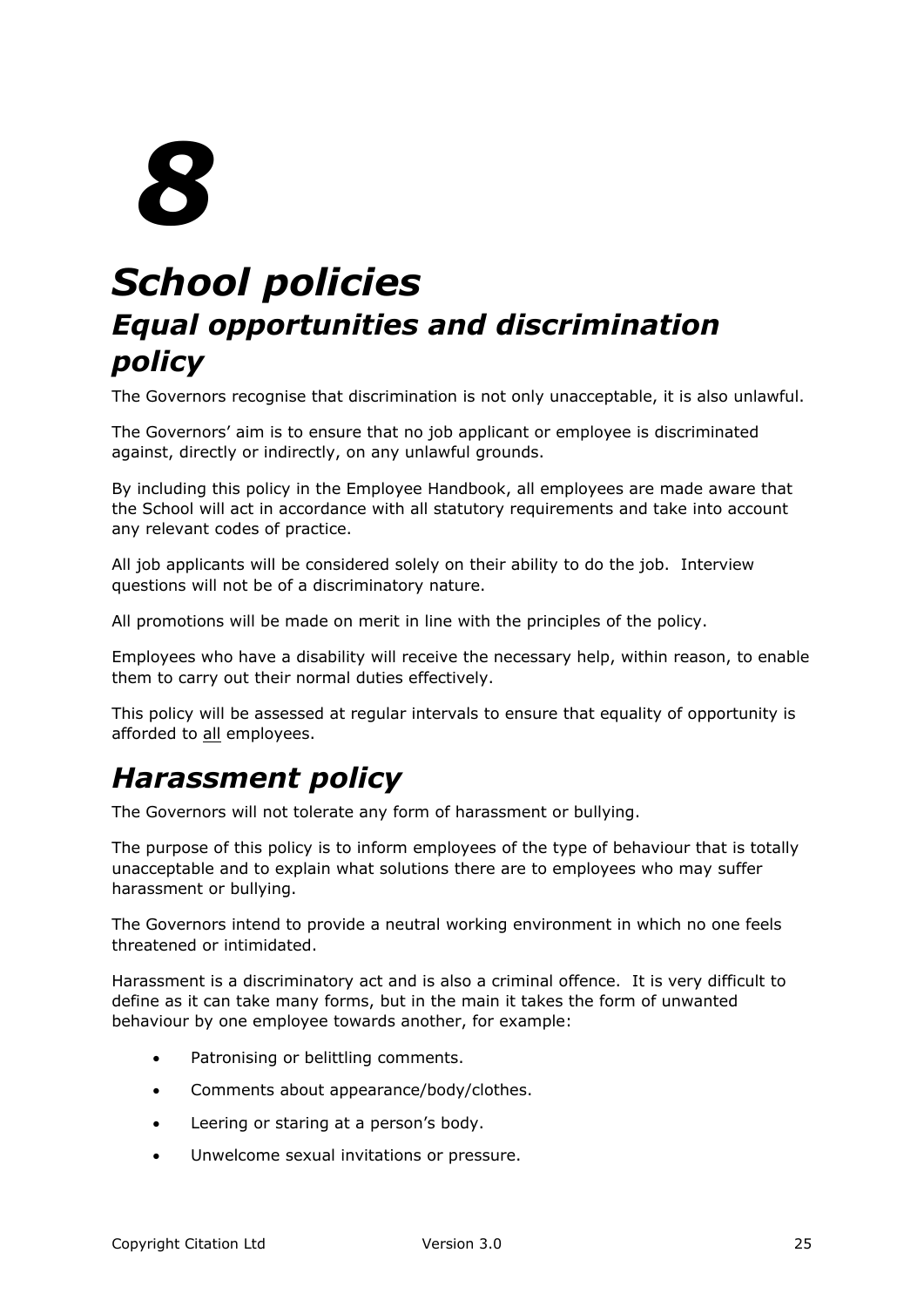- Promises or threats, concerning employment or conditions, in exchange for sexual favours.
- Displaying offensive or sexually explicit material.
- Touching, caressing, hugging or indecent assault.

Please remember the test is that the behaviour is UNWELCOME, UNINVITED AND UNRECIPROCATED.

Bullying is also difficult to define. Obvious examples are:

- Threats of or actual physical violence.
- Unpleasant or over repeated jokes about a person.
- Unfair or impractical work loading.

#### *Procedure*

If you encounter a problem of this nature, it is vital that you make the person responsible aware that his/her remarks or conduct are offensive to you. This should be done in a simple, straightforward way.

It is recognised that complaints of harassment or bullying are often of a sensitive or worrying nature and that it may be difficult to speak directly to the other employee involved. If this is the case, you should put your request in writing and hand it to the harasser or bully.

When or if the informal approach fails or if you believe that the harassment or bullying is of a very serious nature you must bring the matter to the attention of the Headteacher, or if the grievance involves the Headteacher then to the BUC Education Director. If possible, you should keep notes of the harassment or bullying so that the formal complaint can be investigated, including the date, time and whereabouts of the act.

If you make a formal complaint it will be dealt with under the grievance procedure and all possible actions will be taken to separate you from the alleged harasser or bully.

If you bring a complaint of harassment or bullying you will not be victimised for having brought the complaint. If however after a full investigation, the School has grounds to believe that the complaint was brought with malicious intent, you will be subject to disciplinary action under the School's disciplinary procedure.

The School's appeal procedures apply to appeals against decisions made under the equal opportunities and discrimination policy and the harassment policy.

# *Anti-bribery policy Introduction*

The School values its reputation for ethical behaviour and for financial probity and reliability. It recognises that over and above the commission of any crime, any involvement in bribery will also reflect adversely on its image and reputation. Its aim therefore is to limit its exposure to bribery by:

- setting out a clear anti-bribery policy,
- establishing and implementing anti-bribery procedures as appropriate,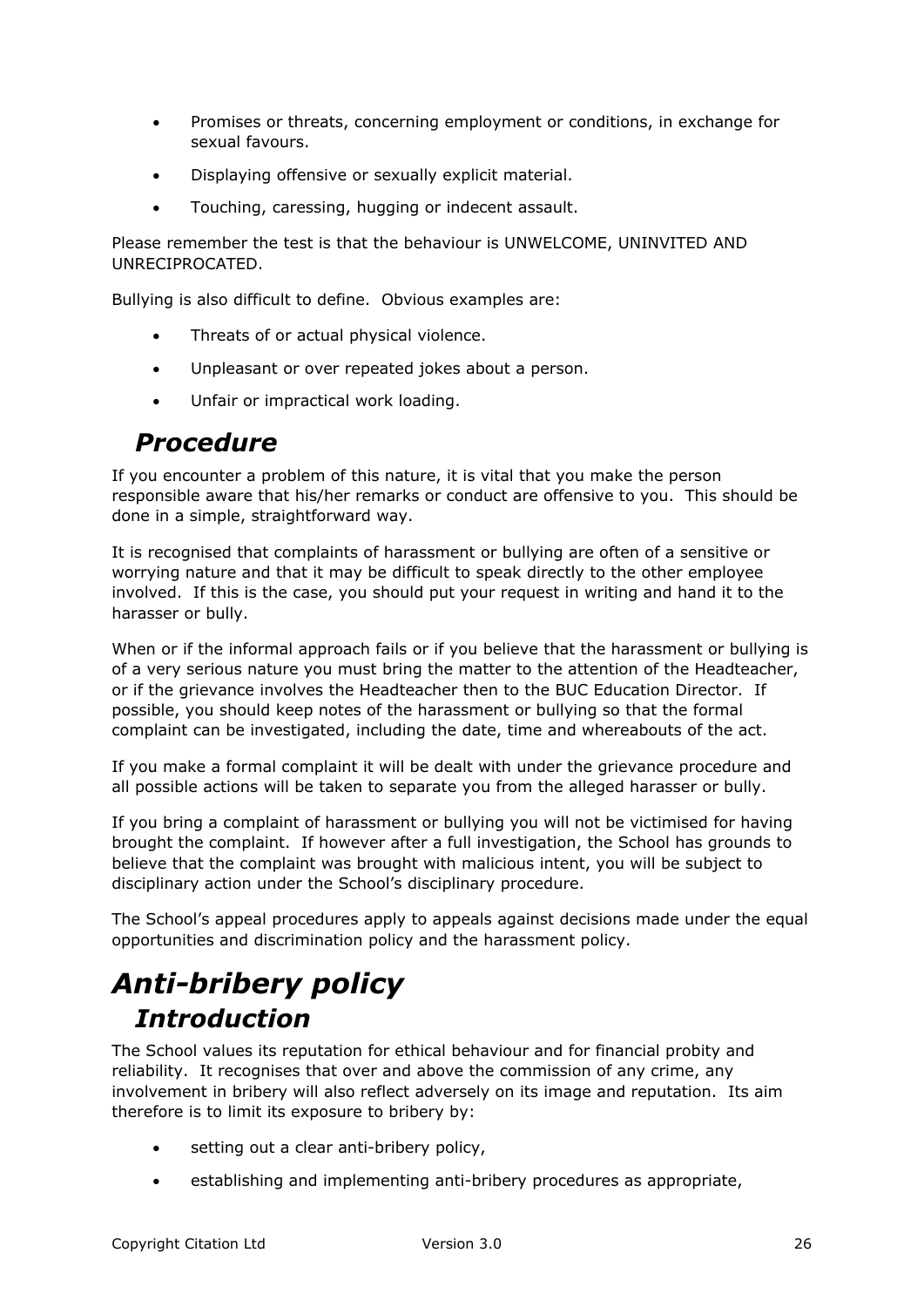- communicating this policy and any relevant procedures to employees and to others who will perform services for the School,
- undertaking appropriate due diligence measures before engaging others to represent the School in its business dealings,
- monitoring and reviewing the risks and the effectiveness of any anti-bribery procedures that are in place.

#### *Policy*

The School prohibits the offering, giving, solicitation or acceptance of any bribe (whether cash or other inducement)

- to or from any person or company (wherever they are situated and whether they are a public official or body or private person or company),
- by any individual employee, agent or other person or body acting on behalf of the School,
- in order to gain any commercial, contractual or regulatory advantage for the School in a way that is unethical,
- in order to gain any personal advantage (pecuniary or otherwise) for the individual or anyone connected with the individual.

This policy prohibits any inducement that results in a personal gain or advantage to the recipient or any person or body associated with them, and which is intended to influence them to take action that may not be solely in the interests of the School or of the person or body employing them or whom they represent.

This policy is not meant to prohibit normal and appropriate hospitality or the giving of a gift on a festival or at another special time, providing they are customary in a particular market, are proportionate and are properly recorded.

Inevitably, decisions as to what is acceptable may not always be easy. If you are in any doubt as to whether a potential act constitutes bribery, the matter should be referred to the Headteacher before proceeding.

#### *Employees' responsibility*

The prevention, detection and reporting of bribery is the responsibility of all employees and the School is committed to:

- encouraging employees to be vigilant and to report any suspicion of bribery,
- providing employees with suitable channels of communication and ensuring that sensitive information is treated appropriately,
- investigating instances of alleged bribery and assisting the police and other appropriate authorities in any resultant prosecution,
- taking disciplinary action against any individual(s) involved in bribery.

Any suspicion of bribery should be reported in confidence to the Chair of Governors, who has overall responsibility for bribery prevention.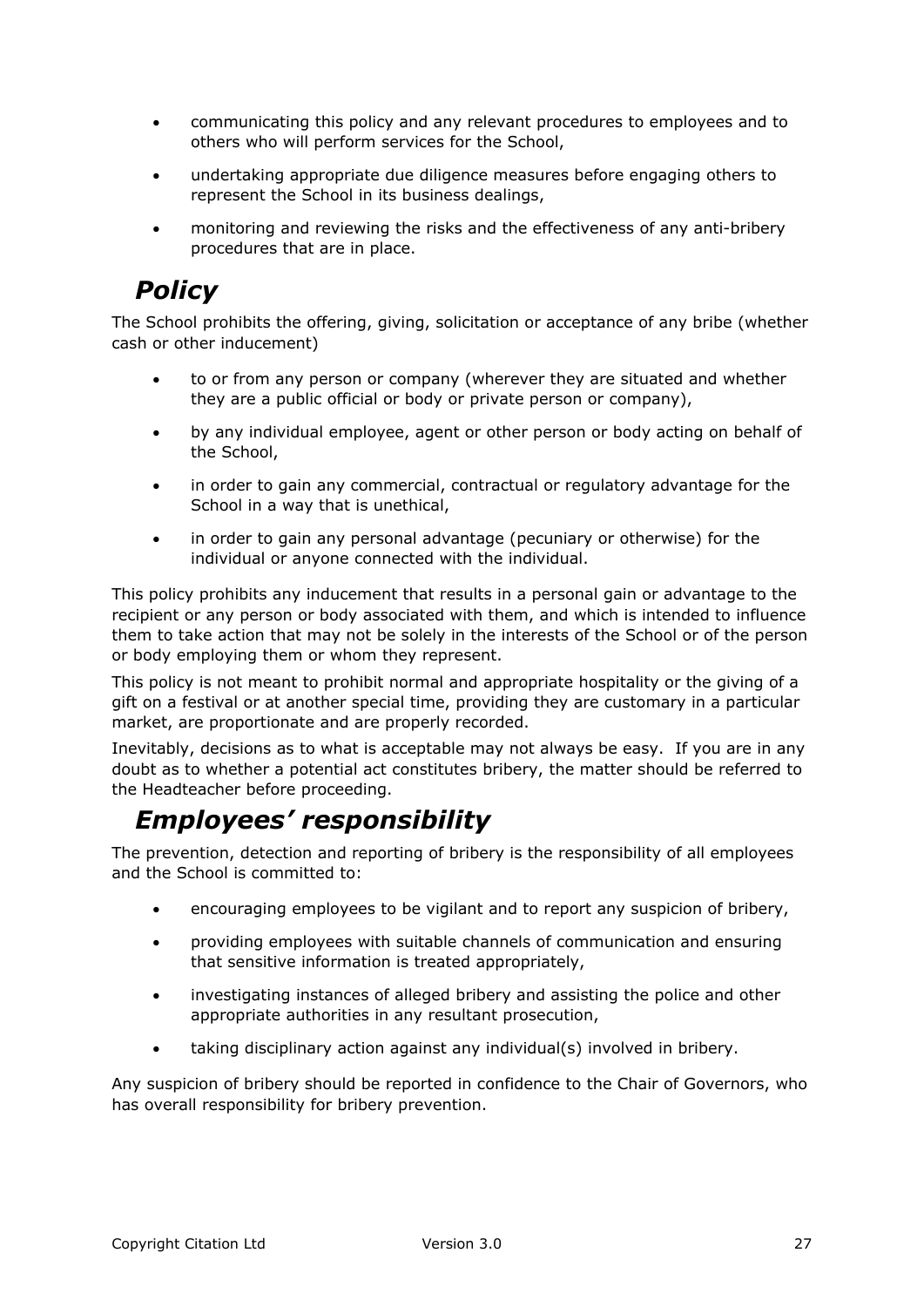# *Protecting vulnerable groups*

All employees are required to familiarise themselves with the school's policies on safeguarding and child protection and the BUC child protection policy, "Keeping our Church Family Safe".

#### *Criminal records*

Many posts within the School are exempt, because of the nature of the work, from the provisions of Section 4(2) of the Rehabilitation of Offenders Act 1974, by virtue of the Exceptions Order 1975 as amended.

This means that for exempt posts all convictions, including those that are 'spent' under the terms of the Rehabilitation of Offenders Act 1974, but excluding those that are "protected" under the Exceptions Order, will be made known to us. Disclosure and Barring Service (DBS) checks are carried out on all employees before the commencement of their employment and any subsequent convictions must be notified to the Headteacher. "Convictions" include convictions in a court of law, police cautions, reprimands and final warnings.

#### *Vetting and Barring Scheme*

If your work is classed as a 'regulated activity' under the above scheme we will be required to check whether or not your name is included on the Children's List maintained by the DBS as being barred from working with children.

In addition, if we believe that you are guilty of misconduct that has harmed or placed a child at risk of harm, we have a statutory duty to refer your name to the DBS for possible inclusion on the Children's List. This duty also applies in relation to exemployees.

#### *Communication and representation policy Introduction*

The School will take every step to communicate to all employees with particular respect to its services and plans for the future, etc. It also encourages employees to express their views in terms of suggestions and opinions.

#### *Notice boards*

All statutory notices, vacancies, internal information and all other matters of general interest will be displayed on the official notice board. Employees wishing to display notices relating to social, sporting or domestic activities should obtain permission from the Headteacher to do so.

#### *The Employee Handbook*

All employees will be given a copy of this handbook at the beginning of their employment with the School. After that time a copy will always be available on the premises.

#### *Staff briefings*

The School operates a staff briefing system, which is designed to feed information down throughout the School and to give employees the opportunity to send views back up through the same system.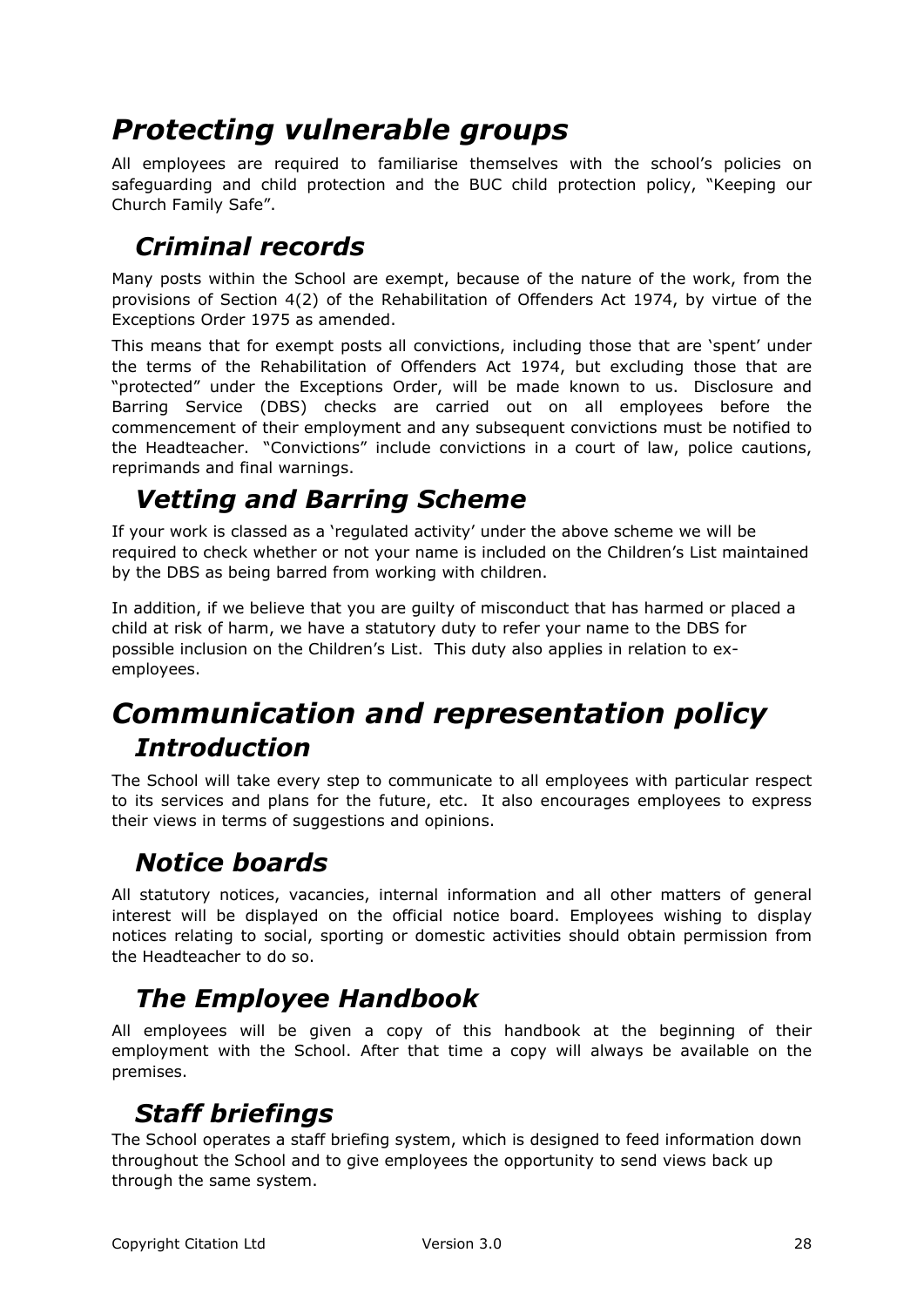Because of the importance the School places on team briefings, all employees are expected to make their attendance a high priority.

#### *Trade Union membership and recognition*

The School recognises your right either to join or not to join a trade union of your choice.

The School has no recognition agreement with any union and as a result no paid union officials will be allowed on the premises except for the purpose of representation at a disciplinary or individual grievance meeting or any associated appeal meeting.

#### *Telephones (including mobile phones)*

Employees may use the School's telephone system for local calls within reason and in cases of personal emergency. If possible authority should be sought before the call is made and if not as soon as possible afterwards. Personal mobile phones should be switched off during School hours.

#### *Postal mail*

All posted mail delivered to the School is normally opened centrally even if it is addressed as personal or has confidentiality marking. Therefore, no personal mail should be sent to the School without permission (e.g. 'signed for' parcels) or personal mail sent out using the School's system.

## *Computer policy Computer usage*

Employees must keep their passwords confidential and must not disclose them to any other party.

Employees are not permitted to load any software on to the School's computer system without the Headteacher's prior permission.

On the termination of employment, or at the School's request, employees must return all information that they have in a computer compatible format to a nominated member of staff.

All information, programs and systems created by employees during the course of their employment will remain the property of the School.

Employees are not permitted to play computer games in working time or on School terminals or laptops.

#### *Email*

The School gives designated employees access to an email facility in order to improve business communication and efficiency. This is the primary purpose of this facility and although personal emails are permitted, the primary purpose of this facility should be remembered. The School would ask its employees not to abuse the facility.

With this in mind it is important that emails are not used to spread gossip or to distribute information, jokes or graphics that are or could be said to be, any of the following:

- · sexist or sexual in nature,
- · racist or otherwise discriminatory,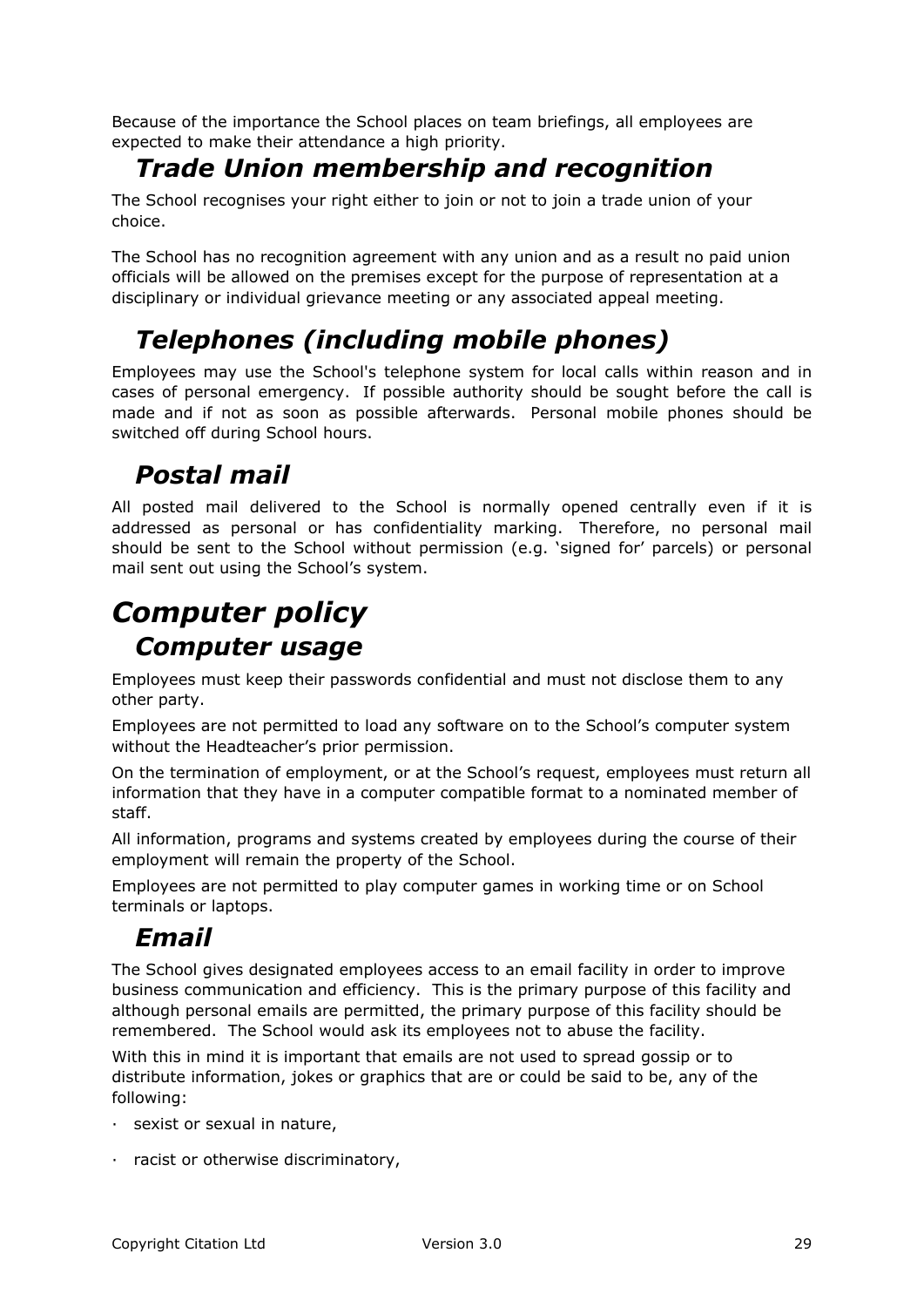- · obscene,
- · offensive,
- · defamatory,
- · malicious and/or unacceptable nature,
- · otherwise conflicting with the interests of the School.

The distribution of chain letters by email is also expressly forbidden.

Employees must not use emails to distribute information that is confidential in nature, unless the permission of the person/body concerned and/or Headteacher has been given in advance. Employees must not use emails to distribute anything that is copyright protected or to pursue or promote personal business interests. If in doubt, guidance should be sought from the Headteacher.

Messages sent by email could give rise to legal action against the School. It is therefore important that thought is given to the content of all emails and that hard copies are taken when necessary.

The School reserves the right to retrieve messages in order to assess whether the facility is being used for legitimate purposes, to retrieve information following suspected computer failure or to investigate alleged acts of wrongdoing. The School will not, however, monitor emails as a matter of course.

Misuse of the email facility will result in disciplinary action.

#### *Internet use*

Employees have a duty to use the Internet responsibly.

Employees must not access or display any sites or pages that are sexually explicit or offensive. Breach of this rule may result in dismissal. If an employee receives information from, or accesses any such site unintentionally, the computer must be closed down or disconnected from the network and your line manager must be informed immediately.

Although sensible and limited personal use of the Internet is permitted, the School reserves the right to take disciplinary action against employees where their use amounts to an abuse of this rule, such as excessive downloading or streaming to computers or mobile devices.

The use of social networking sites during working time or on BUC terminals or laptops is not permitted and is a breach of School rules.

Employees using social networking sites away from work must ensure that, if adding personal news items, they do not include reference to the School by name, by photograph, or to any employee, client, customer or any other person or organisation connected with the School or any of their relations or friends. Failure to comply with this policy will be treated as a serious breach of the rules and will result in disciplinary action being taken, up to an including summary dismissal.

Any use of social networking sites that brings the School into disrepute, or breaches the School's equal opportunities and discrimination policy or harassment policy, will be regarded as gross misconduct and will result in summary dismissal.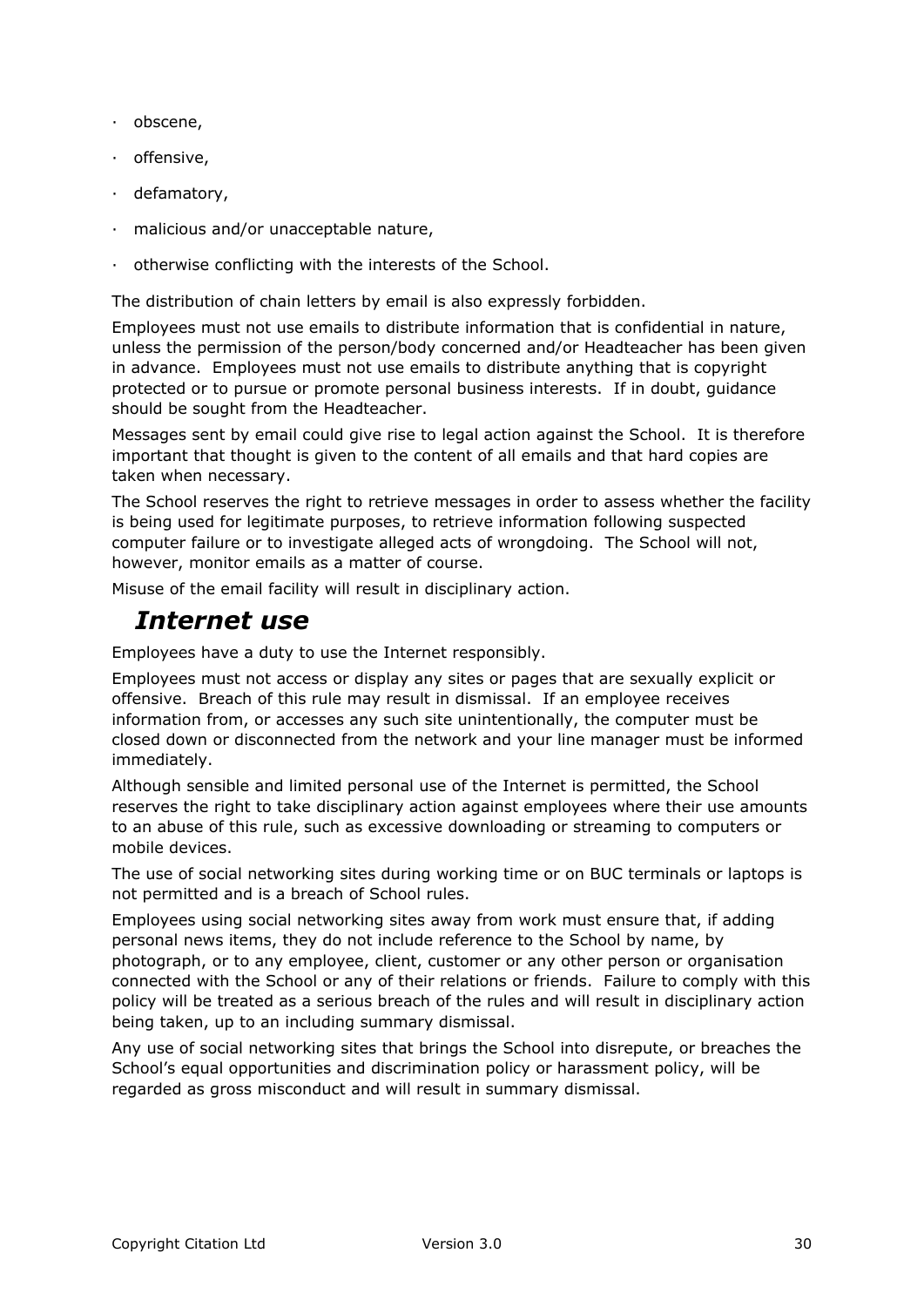# *Training policy Introduction*

Day to day training is the responsibility of the School's Management who can call on specialised skills and knowledge within the School and from external sources for advice on training matters.

#### *Aims*

The aims of the policy are:

- To provide induction training for all new employees, including relevant health and safety information.
- To provide job specific training to all new employees and to existing employees who are changing job within the School, including health and safety information.
- To identify the longer-term development needs of those employees with potential to progress beyond their present job and to meet those needs, including the granting of study leave and sabbatical leave, when they are consistent with the needs of the School.

#### *Procedures*

The procedures for training are:

- A record will be kept for each employee showing the training received.
- The training records will be monitored on a regular basis and the needs checked.
- All training programmes will be monitored and revised as necessary in order to meet changing business needs.

The School will provide any necessary training and, at the discretion of the Governing Body, will meet the costs involved. However, if an employee fails to complete the training or their employment ends within one year of completing any external training course for any reason except redundancy, the employee must reimburse the cost of any training on a pro-rata basis. Employees will be required to sign an 'Agreement to deduct from pay' prior to starting any external course, which authorises the School to make this deduction.

# *Lay off/short time working*

If a situation arises where there is a reduction of work, or there is any other occurrence that affects the normal running of the School, the School has a right to either lay off without pay other than Statutory Guarantee Pay or implement shorter working hours. This procedure is in line with your terms and conditions of employment.

The School also reserves the right to select the employees best suited to carry out whatever work is available.

Employees will be offered alternative work wherever possible.

Employees who are laid off must still be available for work as and when necessary since continuity of service is not affected by any period of lay off.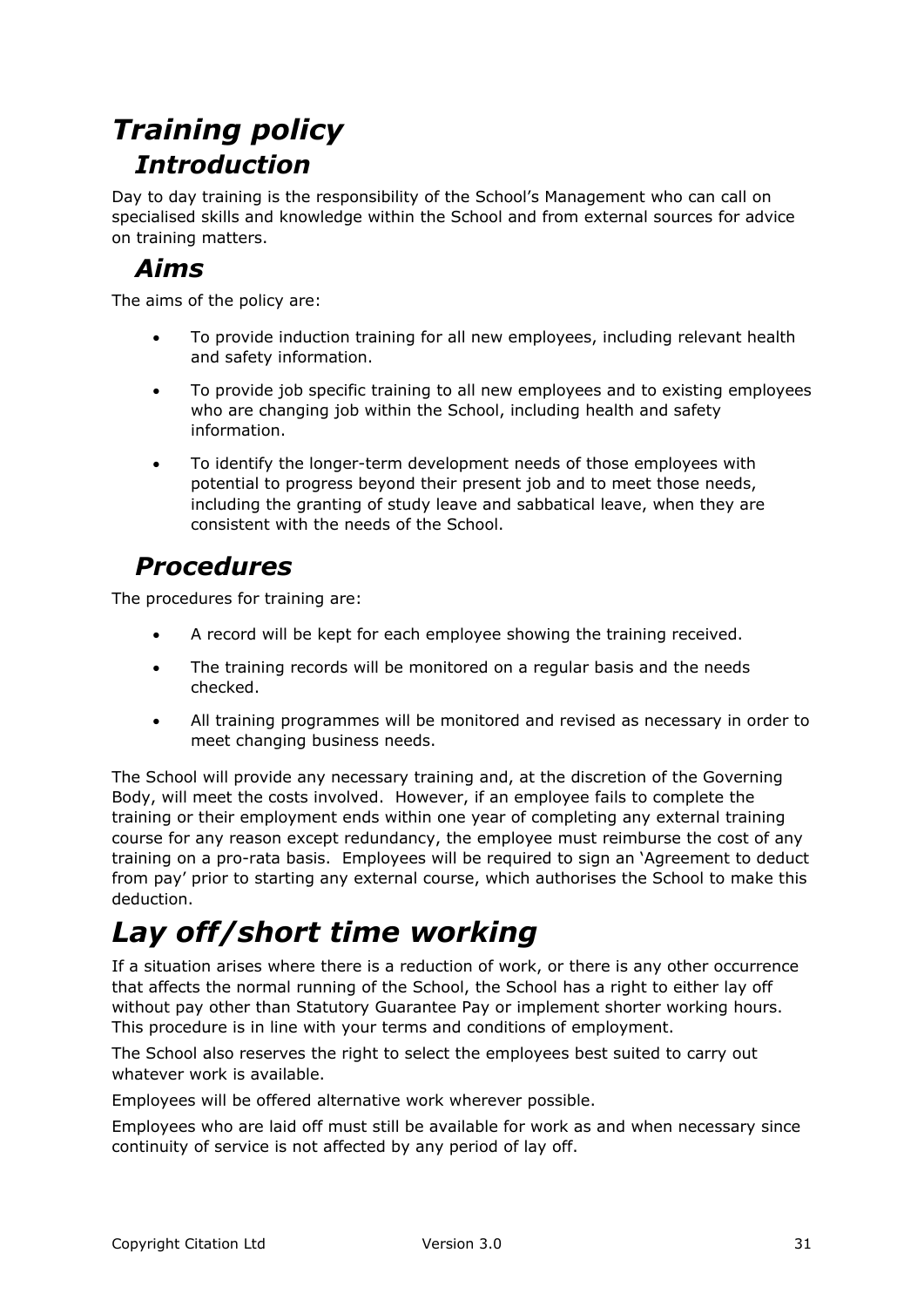The School will pay Statutory Guarantee Pay in accordance with the current Government regulations.

Any employee who is laid off for longer than the Statutory Guarantee Pay period will be given a letter to take to the relevant Government Agency. Employees should then be able to sign on as temporarily unemployed, even though they will still be employed by the School.

# *Redundancy policy*

If a redundancy situation arises, for whatever reason, the Governors will take whatever steps are reasonable in an effort to avoid compulsory redundancies, for example:

- Analyse overtime requirement.
- Reduce hours.
- Lay off with Statutory Guarantee Pay.
- Ask for voluntary redundancies, whether anyone has plans to retire or is considering a career move.

If compulsory redundancies are necessary, employees will be involved and consulted at various meetings to discuss selection criteria, any alternative positions, and be given every opportunity to put forward any views of their own.

Employees will be given the opportunity to discuss the selection criteria drawn up. The School reserves the right to reject any voluntary applications for redundancy if it believes that the volunteer has skills and experience that need to be retained for the future viability of the School.

# *Employee data*

We hold personal data on all our employees to meet legal obligations and to perform vital internal functions. Our employee data privacy notice details the personal data we may retain, process and share with third parties relating to your employment and vital business operations. We are committed to ensuring that your information is secure, accurate and relevant. To prevent unauthorised access or disclosure, we have implemented suitable physical, electronic, and managerial procedures to safeguard and secure personal data we hold.

If you would like to see a copy of our employee data privacy notice, please contact the Executive Secretary.

# *Environment policy*

There is a growing awareness of the need to protect the environment, a view supported by the Governors. Employees should make every effort within their sphere of control to minimise any adverse effect of the School on the environment. Examples include:

- Turning off lights when not required.
- Turning down heating levels where appropriate.
- Planning journeys to minimise the fuel used on School business.
- Co-operating with any recycling systems for waste paper etc. that are introduced.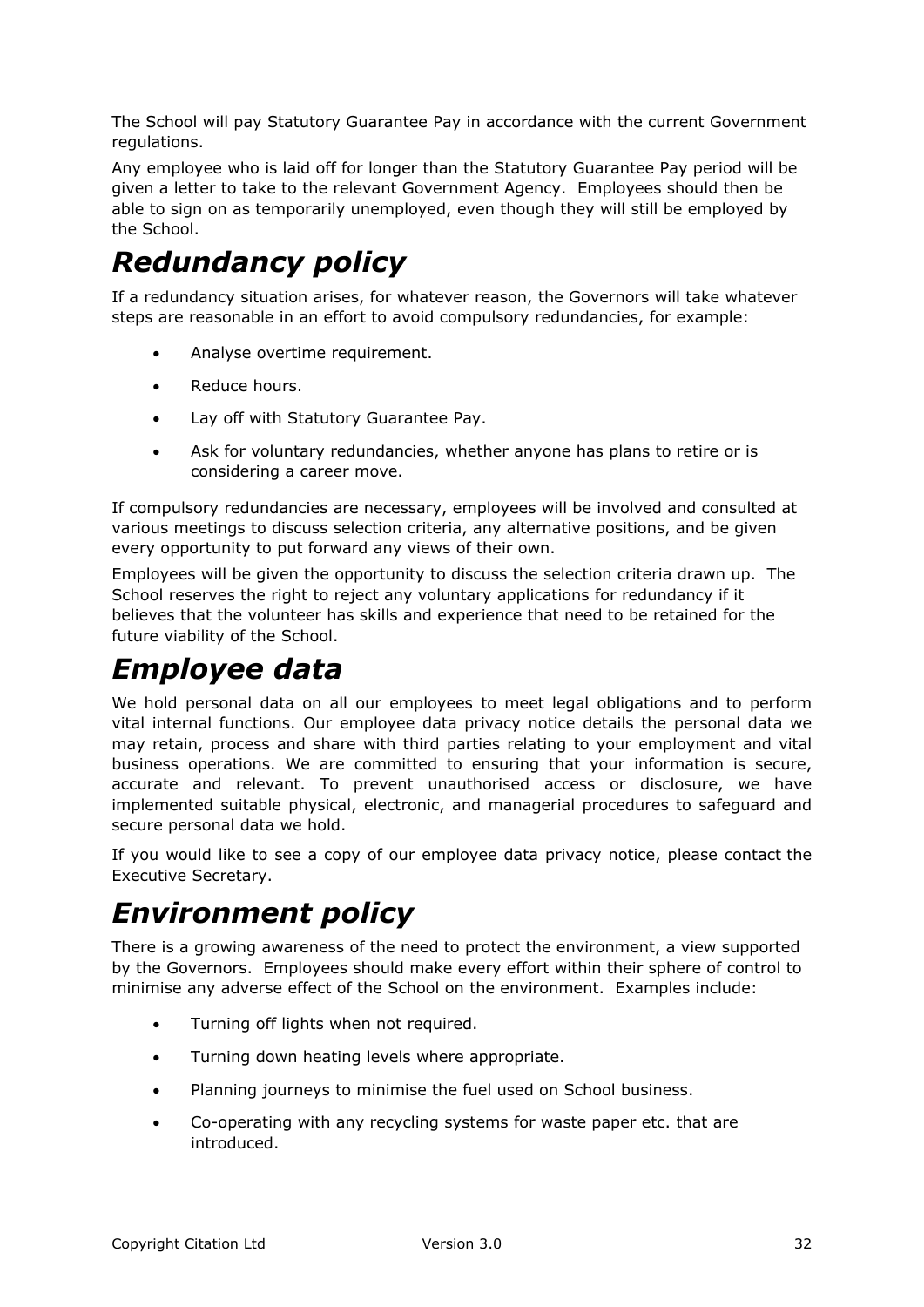# *Smoke-free policy*

It is illegal to smoke in enclosed or substantially enclosed workplaces and the School has a policy that prohibits smoking throughout the entire workplace with no exceptions including School vehicles. This policy applies to all employees and to visitors to the premises.

Failure to comply with this policy will result in disciplinary action and possible criminal prosecution.

This policy also applies to the use of e-cigarettes.

# *Dress code policy*

Employees represent the School whenever they meet parents and visitors and we would ask that employees' appearance should be modest and businesslike at all times.

Employees who have been given a uniform should wear it at all times whilst on the School's business. Uniforms must be kept clean, pressed and presentable.

Any personal protective equipment that is issued by the School must be worn at the relevant time. Failure to wear this equipment may result in disciplinary action.